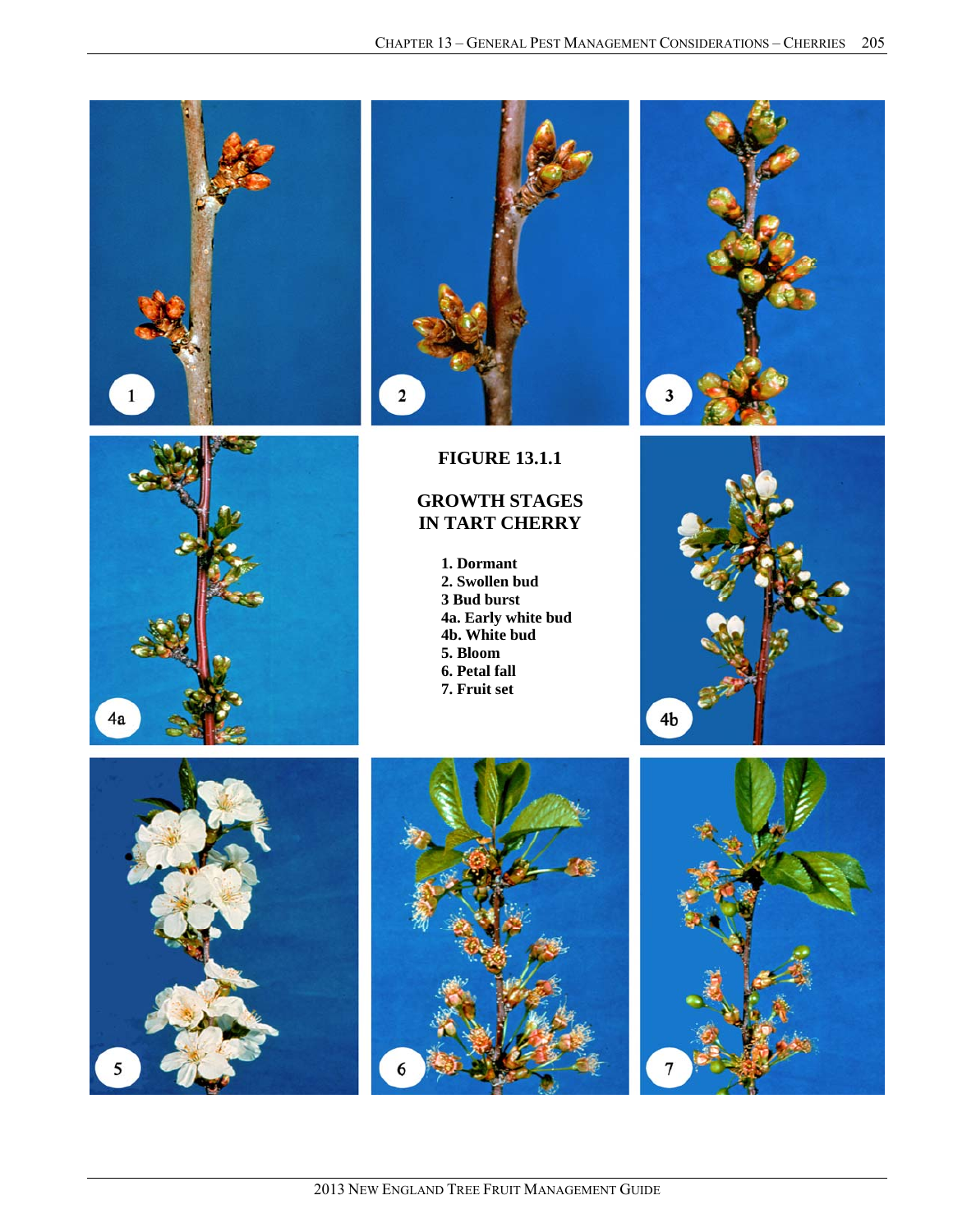







**FIGURE 13.1.2** 

## **GROWTH STAGES IN SWEET CHERRY**

**1. Dormant 2. Swollen bud 3 Bud burst 4a. Early white bud 4b. White bud 5. Bloom 6. Petal fall 7. Fruit set** 







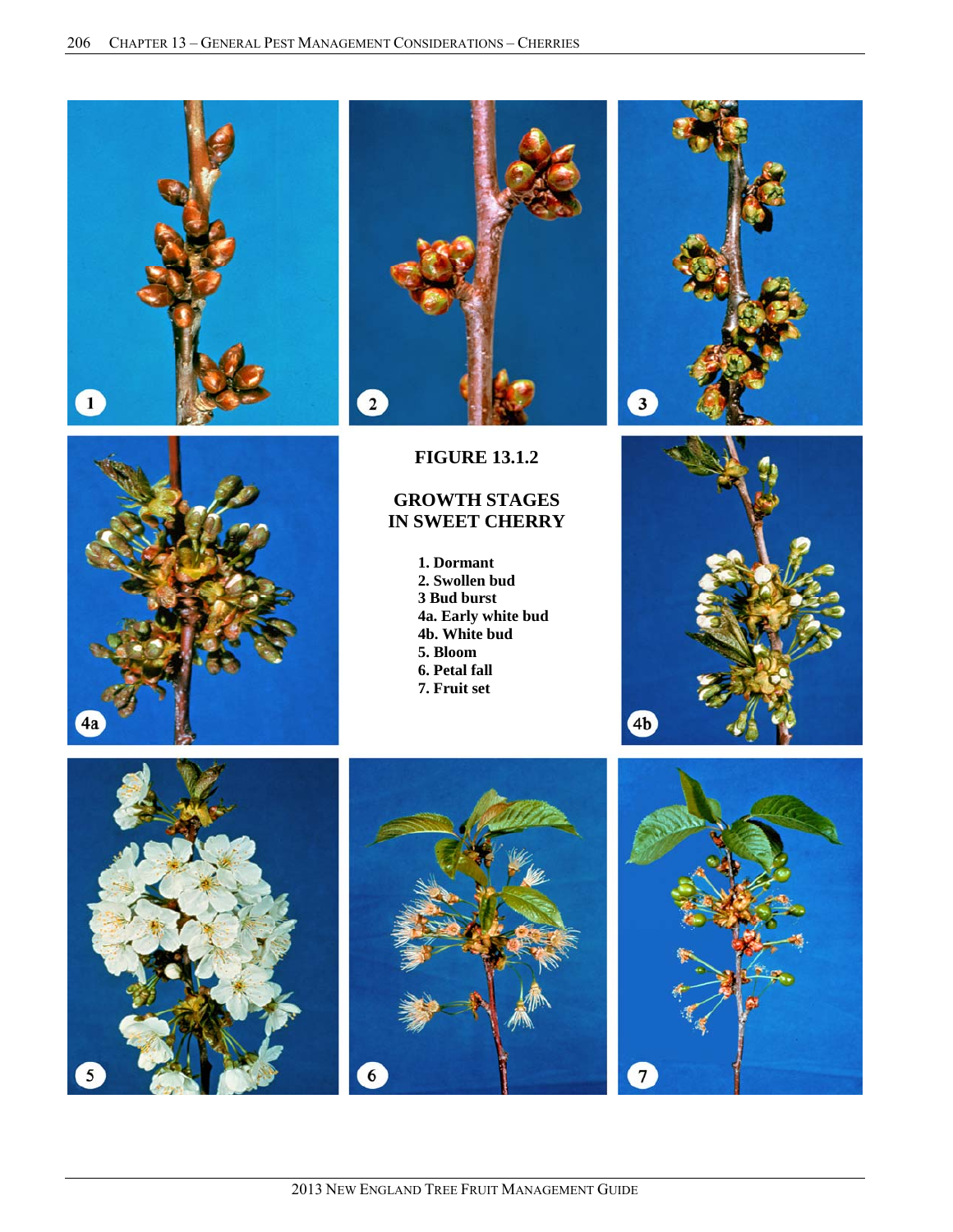# **13 General Pest Management Considerations – Cherries**

## **13.1 Diseases**

## Bacterial Canker (*Pseudomonas syringae*)

## *•* **Biology & Cultural**

**[1.1]** The pathogen causing bacterial canker is favored by cool, wet weather (spring and fall). It can invade leaf scars in fall and fresh pruning wounds in spring if pruning is done under cool, wet conditions. When pruning, make sure to leave a 6-inch stub, especially when removing scaffold branches as the bacteria appear to be arrested within the stub. Avoid flush cut pruning.

The optimum timing and effectiveness of (§)copper applications for control of bacterial canker is during the fall (after leaf fall) and spring (before bud burst). Label directions specify one application in the fall "before heavy rains begin" and another at late dormant. A third application before bud burst in the spring is also recommended. (For more information on bacterial canker and control, see the fact sheet at: http://www.fruitadvisor.info/pubs/ bacterialcanker.pdf) Several other commercial copper formulations in addition to those listed may be labeled for this use on cherries. Although they have not been tested, research on other crops suggests that most copper formulations should give comparable rates of control at comparable rates of metallic copper.

#### **• Pesticide Application Notes**

**[1.2]** We recommend (§)copper applications at 20% and 80% leaf drop in the fall, and one application in the spring late dormant. Position the two applications around any fall pruning. If you are treating sweet cherries, just make one application at 50% leaf drop. Try to time these applications to a warm, dry period. An additional application is also labeled for use after harvest in orchards where disease is severe, although this application should be avoided on sweet cherries due to the potential for leaf injury. Several other commercial copper formulations in addition to those listed may be labeled for this use on cherries. Although they have not been tested, research on other crops suggests that most copper formulations should give comparable rates of control at comparable rates of metallic copper.

## Black Knot

## **• Biology & Cultural**

**[2.1]** Black knot has become an increasingly important problem on sour cherries in recent years. It is a difficult disease to control completely, but good sanitation—removing and destroying infected (knotted) limbs as they appear (make pruning cuts at least 6-8 in below visible swellings), destroying infected fence row trees and adjacent abandoned orchards (when possible)—is critical. Fungicide sprays are unlikely to provide satisfactory control without good sanitation practices. The most critical time for protecting against infection with fungicides is between white bud and shuck split. Black knot infection periods require rain and temperatures above 55° F; thus, fungicide sprays are most likely to be beneficial under these conditions.

Refer to the reference materials list at the end of this publication for a Fact Sheet containing more details on the biology and management of this disease.

#### **• Pesticide Application Notes**

**[2.2]** Bravo is the most effective fungicide for black knot control. Note that a minimum 10-day retreatment interval is specified on the label.

## Brown Rot (Blossom blight & Shoot Blight)

#### **• Biology & Cultural**

[3.1] Blossom blight is most likely to occur when the weather is warm (above 60° F) and wet during bloom or when large numbers of fruit were not harvested the previous year. Blossom blight may also be serious at lower temperatures if prolonged wetting periods occur. Blossom sprays on tart cherries may often be reduced or eliminated if none of these conditions occur. Blossom blight is much more serious on sweet cherry than on sour cherry.

**[3.2]** Sweet (but not sour) cherry fruit are very susceptible to brown rot for the first few weeks after they set. Protection is therefore important at this time, particularly in wet weather.

 Refer to the reference materials list at the end of this publication for a Fact Sheet containing more details on the biology and management of this disease.

**[3.3]** *Monilinia laxa,* commonly referred to as European brown rot, is present in the region and can cause extensive blossom and shoot blight in cool wet weather at bloom. *M. laxa* may affect both sweet and tart cherries, but is primarily a problem on European or dark-fleshed tart cherry varieties.

#### **• Pesticide Application Notes**

**[3.4]** When used at a rate of 10 oz/100 gal, Rovral 50W provides 24-48 hr kickback activity against blossom blight infections. Only 2 sprays of Rovral are allowed per season. Indar and Tilt also have significant kickback activity. For resistance management purposes, it is recommended that the SI fungicides (Indar, Tebuzol, Tilt, Rally) should not be used routinely throughout the season for BOTH blossom blight AND fruit rot control.

[3.5] More than one blossom blight spray is rarely needed unless disease pressure is extreme.

**[3.6]** Young sweet cherry fruit are very susceptible to brown rot. Thus, a petal fall spray is recommended on sweet cherries if weather is wet; much less necessary on sour cherries.

 **[3.7]** Do not use chlorothalonil (Bravo, Applause, Concorde, Echo, Equus) after shuck split; may resume use after harvest. Chlorothalonil has much longer residual activity than other fungicides labeled at shuck split, and is recommended if prolonged protection is needed. Also, chlorothalonil has a limited effect on *Monilinia. laxa,* and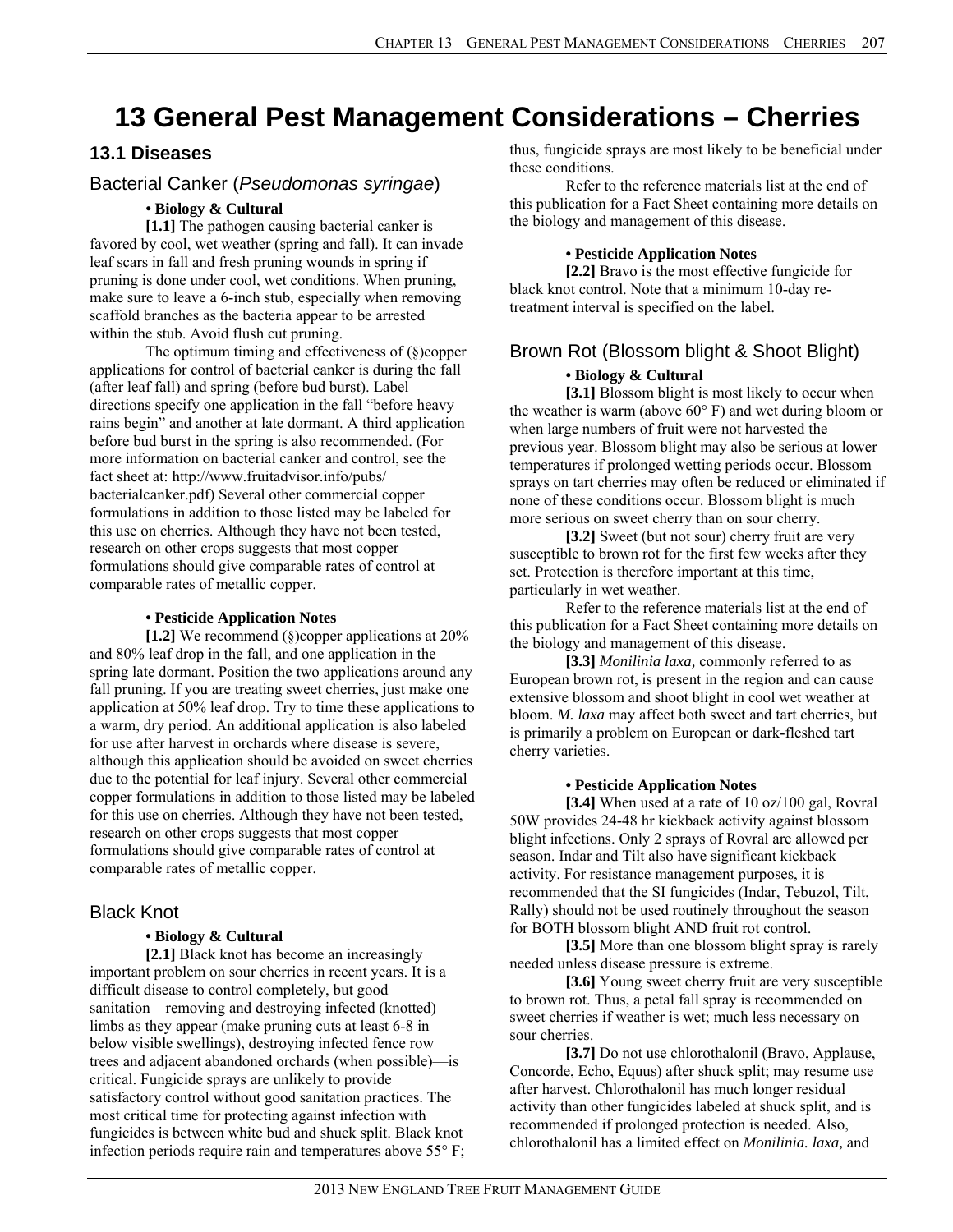should be used in combination with a material from 3.8 in orchards where both *M. laxa* and *M. fructicola* are present. Indar is the most effective fungicide against brown rot on cherries.

**[3.8]** Fruit becomes increasingly susceptible to brown rot during the last 3 wk before harvest. It is therefore recommended that spray intervals be tightened during this period and that superior brown rot fungicides be used if disease pressure is high (warm and wet), especially on sweet cherries.

Indar is the most effective fungicide for control of brown rot under high disease pressure, and provides excellent residual activity. It may be applied at 7-10-day intervals as needed. Cabrio, Tilt, and Pristine are also excellent brown rot fungicides with no preharvest interval restrictions. Sulfur and captan plus sulfur do not provide adequate control on sweet cherries. The maximum allowable rate of 4 lb/A for captan is inadequate on trees greater than 10 ft tall, particularly on sweet cherries.

**[3.9]** Do not use Inspire Super on sweet cherries.

## Leaf Spot

#### **• Pesticide Application Notes**

**[4.1]** Primary leaf spot infections can occur from petal fall until after harvest; it is, therefore, important to maintain adequate spray deposits prior to infection periods (see Table 6.2.5) throughout this time. Chlorothalonil fungicides (Bravo, Applause, Concorde, Echo, Equus) have the longest residual activity. They also provide some control of black knot.

Indar and Tilt have approximately 3 days of postinfection activity, and can be used in this manner when necessary. However, leaf spot has shown resistance to SI fungicides in some orchards in Michigan, and regular use of post-infection timing will spread selection for resistance. Thiophanate-methyl (Topsin M) is no longer recommended for use on cherries because of widespread brown rot resistance and suspected leaf spot resistance. Captan may cause leaf injury on Schmidt, Emperor Francis, and Giant sweet cherries if used between petal fall and harvest. (§)Sulfur has short residual activity and must be reapplied frequently in wet seasons. Syllit has little effect against brown rot.

**[4.2]** Do not use chlorothalonil (Bravo, Applause, Concorde, Echo, Equus) after shuck split; may resume use after harvest. Chlorothalonil has much longer residual activity than other fungicides labeled at shuck split, and is recommended if prolonged protection is needed.

[4.3] Do not use captan on sensitive sweet cherry varieties in the preharvest sprays. Do not use chlorothalonil between shuck split and harvest.

**[4.4]** Do not use copper on sweet cherries.

# Phytophthora Root, Crown, and Collar Rots

## **• Biology & Cultural**

[5.1] Cherry rootstocks are significantly more susceptible to Phytophthora root, crown, and collar rots than are apples. Mahaleb is more susceptible than Mazzard or Colt. The Gisela rootstocks (G.5, G.6) are not particularly susceptible. The main defenses against these diseases should be providing good soil drainage through proper site selection and physical manipulations such as tiling or planting on berms; in marginal sites or very wet years, berms are much more effective than tiling. Highly susceptible rootstocks (e.g., Mahaleb) also should be avoided on marginal sites. However, Ridomil will provide additional protection in wet years, on marginal sites, or in wetter sections of the orchard. See comment **5.2** about applications.

Refer to the reference materials list at the end of this publication for a Fact Sheet containing more details on the biology and management of this disease.

## **• Pesticide Application Notes**

**[5.2]** Ridomil applications should be made just before growth starts in the spring and at 2-3-month intervals thereafter if soil conditions are very wet. Apply to the soil beneath the tree canopy in sufficient water to ensure good coverage (material is moved into the soil by subsequent rain or irrigation). Do not apply Ridomil to newly planted trees. See label for further details.

## Powdery Mildew

#### **• Pesticide Notes**

**[6.1]** To control mildew, include an appropriate fungicide in each spray from 2nd fruit fly spray through the postharvest application. Rally is most effective.

**[6.2]** Do not use copper on sweet cherries.

## X-Disease

#### **• Pesticide Application Notes**

**[6.1]** Refer to "Additional Summer Sprays" section in Pesticide Spray Table for Peaches and Nectarines.

## **13.2 Insects and Mites**

## American Plum Borer

#### **• Biology & Cultural**

Refer to the reference materials list at the end of this publication for a Fact Sheet containing details on the biology and management of this pest.

#### **• Pesticide Application Notes**

**[8.1]** Application recommended against newly emerging adults, shortly after petal fall. If fresh borer activity is noted in early July, follow up with an additional application by mid-July. For \*Lorsban Advanced, \*Lorsban 4E and Asana, apply as a coarse, low-pressure spray to give uniform coverage of tree trunks and lower limbs. Pounce not labeled for American plum borer. Avoid Lorsban contact with foliage in sweet cherries or premature leaf drop may occur. Rate of \*Baythroid for lesser peachtree borer: 1.4-2.0 fl oz/A; for American plum borer: 2.4-2.8 fl oz/A.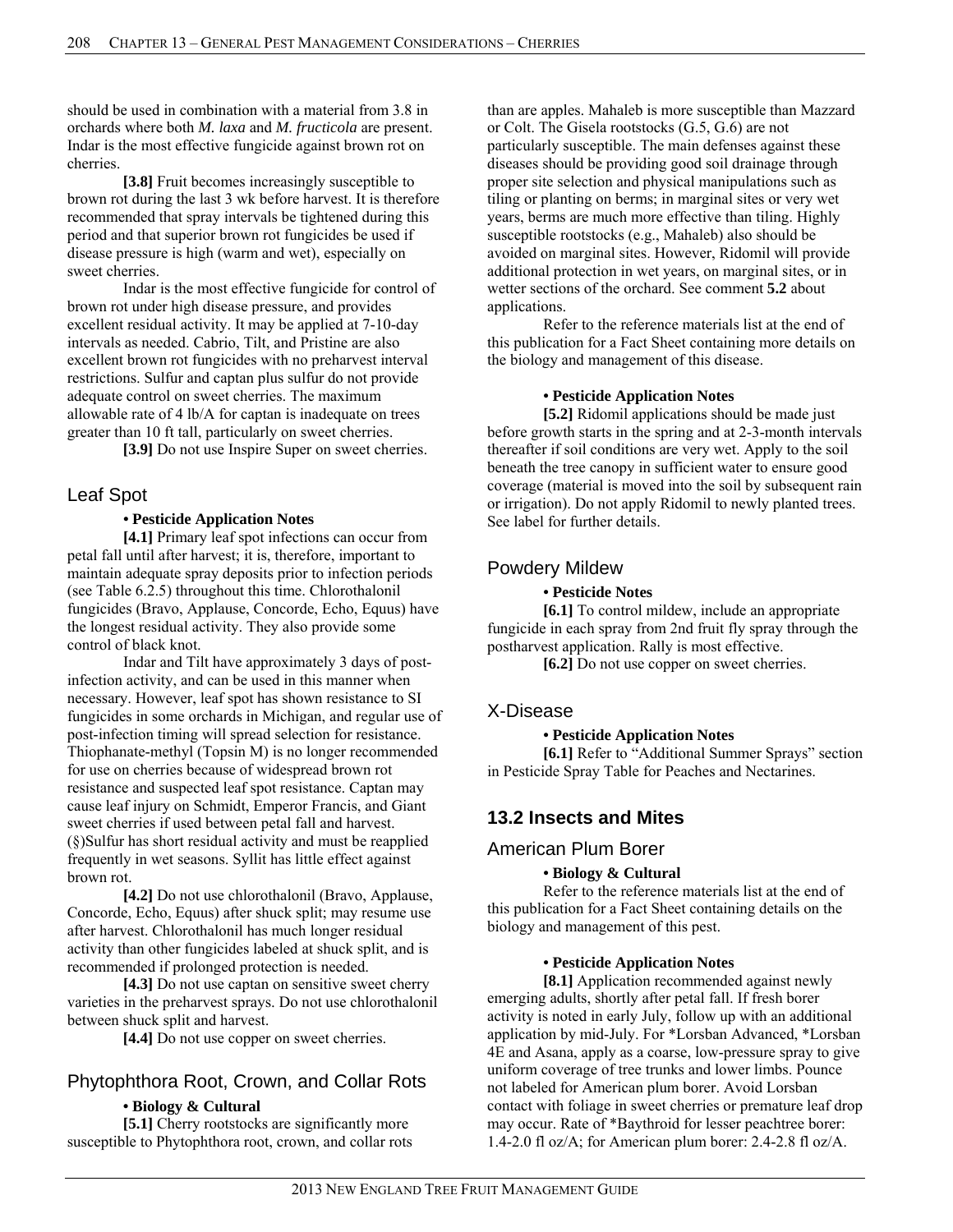For best effectiveness and insecticide resistance management, the use of pre-mixes such as \*Endigo \*Leverage and \*Voliam Xpress should be reserved for those situations when the pest complex to be treated is appropriately matched to the combination of active ingredients and modes of action contained in the product.

**[8.2]** The July and August lesser peachtree borer sprays will additionally provide control of 2nd brood American plum borer. Refer to comment [13.2].

## Black Cherry Aphid

#### **• Pesticide Application Notes**

**[9.1]** Prebloom spray recommended, just before blossoms open, and during summer if needed. Because of toxicity to bees, Sevin is not recommended for prebloom aphid treatments. Movento must be used with a horticultural mineral oil or nonionic spray adjuvant. Do not apply§M-Pede to sweet cherries between fruit formation and harvest.

For best effectiveness and insecticide resistance management, the use of pre-mixes such as \*Endigo, \*Leverage, \*Voliam Flexi and \*Voliam Xpress should be reserved for those situations when the pest complex to be treated is appropriately matched to the combination of active ingredients and modes of action contained in the product.

Suggested action threshold: 4 infested terminals/tree.

**[9.2]** No separate spray recommended at petal fall. Sevin and Imidan applied for plum curculio will also control black cherry aphid.

## Black Cherry Fruit Fly, Cherry Fruit Fly

#### **• Biology & Cultural**

Refer to the reference materials list at the end of this publication for a Fact Sheet containing details on the biology and management of these pests.

#### **• Pesticide Application Notes**

**[10.1]** Make 1st spray 7 days after flies emerge (when Early Richmond starts to color); 2nd and 3rd sprays at 7- to 10-day intervals. Sevin is recommended as an emergency treatment near harvest. Imidan is for use on tart cherries only; not registered for black cherry fruit fly.

For best effectiveness and insecticide resistance management, the use of pre-mixes such as \*Endigo, \*Leverage, \*Voliam Flexi and \*Voliam Xpress should be reserved for those situations when the pest complex to be treated is appropriately matched to the combination of active ingredients and modes of action contained in the product.

**[10.2]** Frequent applications (7-10-day intervals) of §Surround and maximal coverage (minimum of 100 gal/A) are advised while there is active foliar growth. If cherries are for fresh market, discontinue application of Surround when fruit are half size (approx.  $\frac{1}{4}$  inch) if no washing is available.

**[10.3]** Persons not covered by the Worker Protection Standard (WPS), such as members of the general

public involved in "pick-your-own", "U-Pick" or similar operations, cannot enter a treated area for 14 days after application of Imidan.Use of Imidan on tart cherries only.

Brown Marmorated Stink Bug – refer to section on Stink Bugs

## European Red Mite

#### **• Biology & Cultural**

Refer to the reference materials list at the end of this publication for a Fact Sheet containing details on the biology and management of this pest.

#### **• Pesticide Application Notes**

**[11.1]** Apply (§)oil against overwintering eggs.

**[11.2]** Do not apply Nexter, Portal, Vendex or Zeal more than 2 times per season.

**[11.3]** Use lower rate of Nexter for European red mite, higher rate for twospotted spider mite (see label). For postharvest use only; 300 day pre-harvest interval.

**[11.4]** Apollo, Envidor, Onager and Savey limited to 1 application per season.

[11.5] Portal for non-bearing trees only.

## Japanese Beetle

#### **• Biology & Cultural**

**[12.1]** Adults emerge from the soil between early July and mid-August to feed on numerous trees and shrubs. In cherry trees, beetles devour the tissue between the veins, leaving a lace-like skeleton. Severely injured leaves turn brown and often drop. Adults are most active during the warmest parts of the day and prefer to feed on plants that are fully exposed to the sun.

#### **• Pesticide Application Notes**

 **[12.2]** Although pheromone traps are available and can be hung in the orchard in early July to detect the beetles' presence, they are generally NOT effective at trapping out the beetles. Fruit and foliage may be protected from damage by applying Admire Pro, Sevin, Assail or \*Leverage; repeated applications may be required.

For best effectiveness and insecticide resistance management, the use of pre-mixes such as \*Endigo, \*Leverage and \*Voliam Xpress should be reserved for those situations when the pest complex to be treated is appropriately matched to the combination of active ingredients and modes of action contained in the product.

## Lesser Peachtree Borer, Peachtree Borer

## **• Biology & Cultural**

 Refer to the reference materials list at the end of this publication for a Fact Sheet containing details on the biology and management of this pest.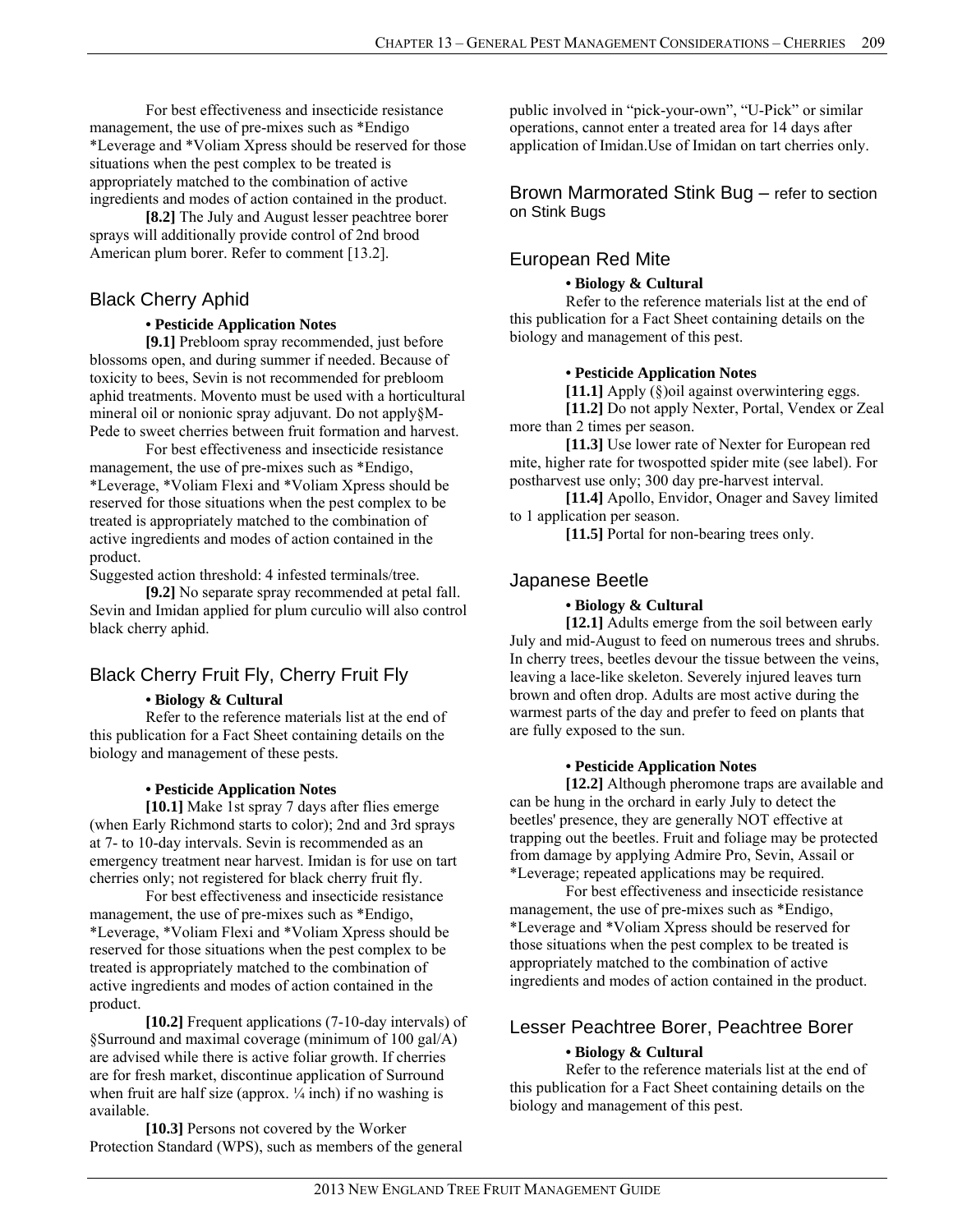#### **• Biological & Non-chemical Control**

**[13.1]** Hang (§)pheromone ties at shuck split before moth flight begins. Use Isomate PTB-Dual at a rate of 150 ties per acre. Use a higher rate (200-250/A) for outside edges of border blocks; areas that haven't been disrupted before and have high populations; and in blocks smaller than 5 acres.

#### **• Pesticide Application Notes**

**[13.2]** For Lorsban and pyrethroids, apply as a coarse spray to trunk and lower limbs in up to 3 sprays; June 1-10, July 7-15, and August 1-10. Or use \*Lorsban as a single post harvest spray. Do not spray fruit. The July and August sprays will additionally provide control of 2nd brood American plum borer.

For best effectiveness and insecticide resistance management, the use of pre-mixes such as \*Endigo, \*Leverage and \*Voliam Xpress should be reserved for those situations when the pest complex to be treated is appropriately matched to the combination of active ingredients and modes of action contained in the product.

#### Obliquebanded Leafroller

#### **• Biology & Cultural**

Refer to the reference materials list at the end of this publication for a Fact Sheet containing details on the biology and management of this pest.

#### **• Pesticide Application Notes**

**[14.1]** Apply in early July when larvae are small (approximately 360-450 DD [base 43° F] after 1st trap catch.

**[14.2]** For best effectiveness and insecticide resistance management, the use of pre-mixes such as \*Endigo, \*Leverage and \*Voliam Xpress should be reserved for those situations when the pest complex to be treated is appropriately matched to the combination of active ingredients and modes of action contained in the product.

## Plum Curculio

#### **• Biology & Cultural**

Refer to the reference materials list at the end of this publication for a Fact Sheet containing details on the biology and management of this pest.

#### **• Pesticide Application Notes**

**[15.1]** Apply sprays when last petals are falling (early fruit set) and at 8- to 10-day intervals. Use 2-4 sprays. Sweet cherry fruit will incur considerable damage from the early migration of plum curculio if not protected with a recommended insecticide. Imidan is for use on tart cherries only; causes severe foliage injury to sweet cherries. Sevin and Imidan will also control black cherry aphid.

**[15.2]** Frequent applications (7-10 day intervals) of §Surround and maximal coverage (minimum of 100 gal/A) are advised while there is active foliar growth. If

cherries are for fresh market, discontinue application of Surround when fruit are half size (approx.  $\frac{1}{4}$  inch) if no washing is available.

**[15.3]** Do not apply Actara between the prebloom (swollen bud) and post bloom (petal fall) growth stages.

For best effectiveness and insecticide resistance management, the use of pre-mixes such as \*Leverage and \*Voliam Xpress should be reserved for those situations when the pest complex to be treated is appropriately matched to the combination of active ingredients and modes of action contained in the product.

**[15.4]** Persons not covered by the Worker Protection Standard (WPS), such as members of the general public involved in "pick-your-own", "U-Pick" or similar operations, cannot enter a treated area for 14 days after application of Imidan. Imidan for tart cherries only.

## Scales, including European Lecanium and San Jose Scale

## **Pesticide Application Notes**

 **[16.1]** Apply (§)oil at budburst against overwintering immatures; thorough coverage improves efficacy.

**[16.2]** One application 4-6 weeks after shuck split against crawler stages. Movento must be used with a horticultural mineral oil or nonionic spray adjuvant.

## Spotted Wing Drosophila

#### **• Biology & Cultural**

**[17.1]** This is an exotic species of vinegar fruit fly, a group normally attracted to damaged and rotting fruit. But in contrast to endemic Drosophila fruit flies, it has a serrated ovipositor and will lay eggs in intact ripening fruit on the tree and on the farmstand shelf. It is also a pest of berry fruit crops. Originally known from Japan, it has been found throughout New England since 2011. Refer to the reference materials list (17.4) at the end of this publication for fact sheets containing details on the biology and management of this species.

#### **• Monitoring**

**[17.2]** Vinegar-baited traps are not effective as an indicator of first emergence. There are two other baited traps that are more effective: 1) an Enhanced Apple Cider Vinegar baited trap using apple cider vinegar + denatured ethanol (alcohol) + unscented dishwasher soap; OR, 2) Standard Yeast Bait consisting of water+sugar+active dried yeast+unscented dishwasher soap. Inspect ripening fruit for larvae.

#### **• Pesticide Application Notes**

**[17.3]** Apply at first signs of adult activity when fruits are beginning to ripen. If repeated applications are necessary, rotate active ingredients to avoid promoting resistance in local populations.. Pyganic can provide adult knockdown but has a very short residual of 0-2 days. \*Imidan is for use on tart cherries only.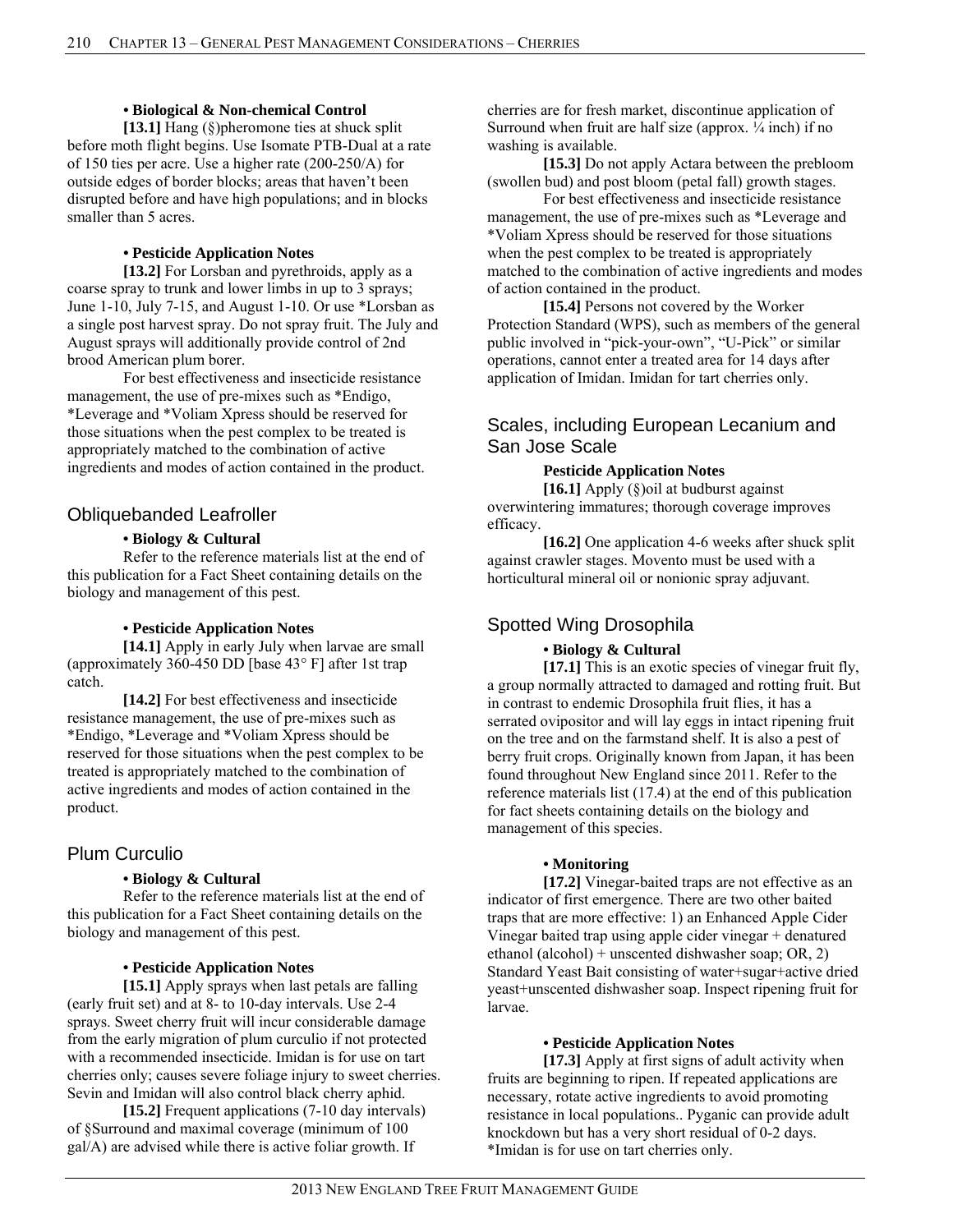**[17.4]** Persons not covered by the Worker Protection Standard (WPS), such as members of the general public involved in "pick-your-own", "U-Pick" or similar operations, cannot enter a treated area for 14 days after application of Imidan. Imidan for tart cherries only.

## Stink Bugs (including Brown Marmorated Stink Bug)

#### **• Biology & Cultural**

**[18.1]** A number of native stink bug species (Brown, Dusky and Green Stink Bugs) can sometimes cause fruit damage in all tree fruits under conditions that are not fully understood. Adult feeding during bloom and shuck split can cause the fruit to abort, and feeding later in the summer can cause a deep catfacing injury such as that caused by tarnished plant bug, or depressed, dimpled, corky or water-soaked areas on the skin. All tree fruits are attacked, especially peaches and apples. Other species of stink bugs are predators. Elimination of alternate host broadleaf weeds, especially legumes, in the orchard will contribute to management efforts. If control is needed, insecticides should be timed to kill immigrating adults as they appear in the orchards to prevent feeding damage and subsequent mating and egglaying.

 The brown marmorated stink bug is an invasive species from Asia that was first documented in Allentown, PA in 2001. It has caused extensive damage to apple and peach crops in the Mid-Atlantic states in recent years. It has a wide host range and is more likely to reproduce in orchards as compared to native stink bugs. This insect has spread across a number of eastern US States, and now extends to the west coast as well. It was first documented in Connecticut in 2008. Although it can be found throughout Connecticut and other New England states in and around structures,,extensive monitoring efforts in Connecticut in

2011 and 2012 resulted in very few detections in agricultural crops; however, reports of sightings have been increasing. Refer to the reference materials list (17.4) at the end of this publication for fact sheets containing details on the biology and management of brown marmorated stink bug.

#### **• Pesticide Application Notes**

 [18.2] Apply at first signs of infestation; BMSB are very mobile pests, and may reinfest the treated area quickly. If repeated applications are necessary, rotate active ingredients to avoid promoting resistance in local populations. \*Danitol has a FIFRA Section 2(ee) registration for BMSB; the labeling must be in the possession of the user at the time of pesticide application. For best effectiveness and insecticide resistance management, the use of pre-mixes such as \*Endigo, \*Leverage and \*Voliam Flexi should be reserved for those situations when the pest complex to be treated is appropriately matched to the combination of active ingredients and modes of action contained in the product.

## Storage Rots

## **• Pesticide Application Notes**

**[19.1]** A postharvest treatment with Scholar SC via flooders, T-jet, or similar system for control of storage rots is recommended for fruit coming from orchards where sporulating brown rot was observed, or when one hopes keep fruit in cold storage for a few days prior to sale. Holding tanks in postharvest treatment equipment must have excellent agitation to keep fungicides in suspension. Solutions must be replenished regularly as directed on the product label. Never expose treated fruit to direct sunlight. This will cause the fungicide to break down.

## **13.3. Cherry Spray Table**

## **Table 13.3.1. Pesticide Spray Table – Cherries**

| <b>Pest</b>                                    |    | <b>Product</b>          | Amt/100 gal                        | $\text{A}$ mt/A  | <b>REI</b><br>(hrs) | PHI<br>(days)    | <b>Comments</b><br>(see text) |
|------------------------------------------------|----|-------------------------|------------------------------------|------------------|---------------------|------------------|-------------------------------|
| <b>Late Dormant</b>                            |    |                         |                                    |                  |                     |                  |                               |
| <b>Bacterial</b>                               |    | Kocide 3000             |                                    | $3.5 - 7.0$ lb/A | 48                  | BL, PH           | $[1.1]$                       |
| canker                                         | OR | Cuprofix Disperss 40DF  |                                    | $5.0 - 8.0$ lb/A | 48                  | BL, PH           |                               |
| <b>Pseudomonas</b><br>syringae                 |    | or other $(\S)$ coppers | see comments                       |                  |                     |                  |                               |
| Phytophthora<br>root, crown and<br>collar rots |    | Ridomil Gold SL 4EC     | 1.5 fl $oz/1,000$ sq ft<br>treated | $2.0$ qt/A       | 48                  | $\boldsymbol{0}$ | $[5.2]$                       |
| <b>Bud Burst</b>                               |    |                         |                                    |                  |                     |                  |                               |
| European red<br>mite, Scale<br>insects         |    | $(\S)$ oil              | $2$ gal/100 gal                    |                  | 12                  | $\boldsymbol{0}$ | $[11.1]$ ,<br>[16.1]          |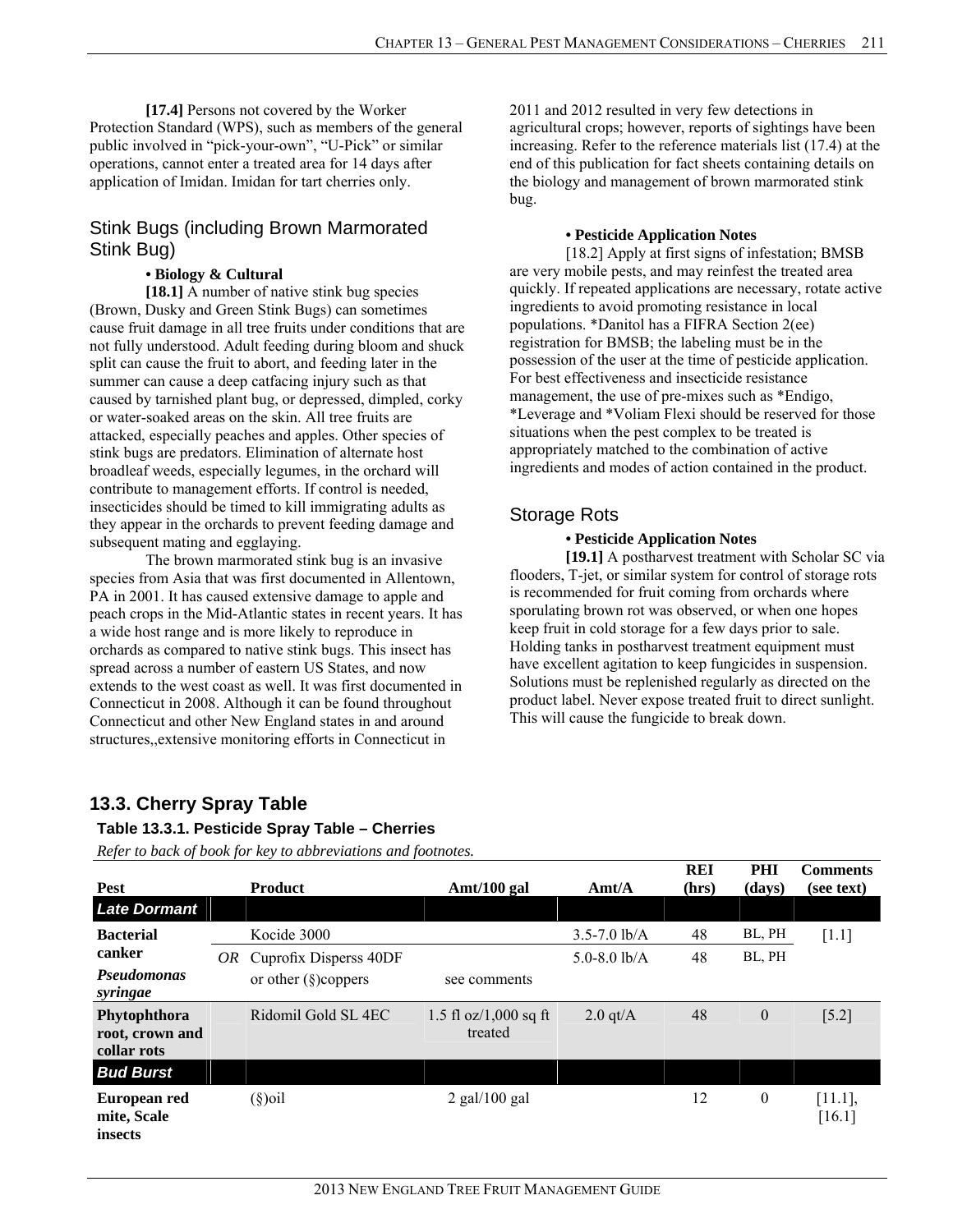**(blossom blight)** 

*Refer to back of book for key to abbreviations and footnotes.*

|                                      |           |                                                                                                                                                                                                                                                                                                                                                            |                       |                          | <b>REI</b>                        | PHI              | <b>Comments</b> |
|--------------------------------------|-----------|------------------------------------------------------------------------------------------------------------------------------------------------------------------------------------------------------------------------------------------------------------------------------------------------------------------------------------------------------------|-----------------------|--------------------------|-----------------------------------|------------------|-----------------|
| <b>Pest</b>                          |           | <b>Product</b>                                                                                                                                                                                                                                                                                                                                             | Amt/100 gal           | Amt/A                    | (hrs)                             | (days)           | (see text)      |
| <b>White Bud</b>                     |           |                                                                                                                                                                                                                                                                                                                                                            |                       |                          |                                   |                  |                 |
| <b>Brown rot</b><br>(blossom blight) |           | <b>Bravo WeatherStik</b>                                                                                                                                                                                                                                                                                                                                   | 1.0-1.4 pt/100 gal    | $3.1 - 4.1 \text{ pt/A}$ | 12 hr/7<br>days $(E)$             | <b>SS</b>        | [3.1, 3.2]      |
|                                      |           | or other chlorothalonil formulations (see labels)                                                                                                                                                                                                                                                                                                          |                       |                          |                                   |                  |                 |
|                                      |           | OR Captan 50WP                                                                                                                                                                                                                                                                                                                                             | 2 lb/100 gal          | 4 lb/A                   | 24                                | $\mathbf{0}$     |                 |
|                                      |           | OR Echo 720 6F                                                                                                                                                                                                                                                                                                                                             | 1.1-1.4 pt/100 gal    | $3.1 - 4.1 \text{ pt/A}$ | $12$ hr/7                         | SS               |                 |
|                                      |           | or Echo 90DF                                                                                                                                                                                                                                                                                                                                               | 0.75-1.2 lb/100 gal   | 2.25-3.5 lb/A            | days(E)                           |                  |                 |
|                                      | <i>OR</i> | Elevate 50WDG                                                                                                                                                                                                                                                                                                                                              |                       | $1.5$ lb/A               | 12                                | $\mathbf{0}$     |                 |
|                                      |           | OR Fontelis 1.67                                                                                                                                                                                                                                                                                                                                           |                       | 14-20 fl oz/A            | 12                                | $\boldsymbol{0}$ |                 |
|                                      | <i>OR</i> | Gem 500SC                                                                                                                                                                                                                                                                                                                                                  |                       | $1.9 - 3.8$ oz/A         | 12                                | 1                |                 |
|                                      |           | $OR$ Indar $2F$                                                                                                                                                                                                                                                                                                                                            |                       | $6.0$ fl oz/A            | 12                                | $\mathbf{0}$     | $[3.4]$         |
|                                      | <i>OR</i> | Inspire Super                                                                                                                                                                                                                                                                                                                                              |                       | 16-20 fl oz/A            | 12                                | $\sqrt{2}$       | $[3.9]$         |
|                                      | <b>OR</b> | Merivon                                                                                                                                                                                                                                                                                                                                                    |                       | 4.0-6.7 fl $oz/A$        | 12                                | $\mathbf{0}$     |                 |
|                                      | <i>OR</i> | Meteor <sub>4F</sub>                                                                                                                                                                                                                                                                                                                                       |                       | $1-2$ pt/ $A$            | 24                                | PF               |                 |
|                                      | <i>OR</i> | Pristine 38WDG                                                                                                                                                                                                                                                                                                                                             |                       | $10.5 - 14.5$ oz/A       | 12                                | $\mathbf{0}$     |                 |
|                                      |           | OR Quash 50 WDG                                                                                                                                                                                                                                                                                                                                            |                       | $2.5 - 3.5$ oz/A         | 12                                | 14               |                 |
|                                      | <i>OR</i> | Rally 40 WSP                                                                                                                                                                                                                                                                                                                                               |                       | $2.5 - 6.0$ oz/A         | 24                                | $\mathbf{0}$     |                 |
|                                      | <i>OR</i> | Rovral 4F                                                                                                                                                                                                                                                                                                                                                  |                       | $1.0 - 2.0$ pt/A         | 24                                | PF               |                 |
|                                      | <i>OR</i> | Sulfur 92WP                                                                                                                                                                                                                                                                                                                                                | 5-10 lb/100 gal       |                          | 24                                | $\mathbf{0}$     |                 |
|                                      | <i>OR</i> | §Microthiol Disperss                                                                                                                                                                                                                                                                                                                                       | 10-20 lb/100 gal      |                          | 24                                | $\mathbf{0}$     |                 |
|                                      | <i>OR</i> | Tilt 3.6EC                                                                                                                                                                                                                                                                                                                                                 |                       | $4.0$ fl oz/A            | 12                                | $\mathbf{0}$     |                 |
| <b>Black cherry</b><br>aphid         |           | Asana XL 0.66 EC                                                                                                                                                                                                                                                                                                                                           | 2.0-5.8 fl oz/100 gal | 4.8-14.5 fl<br>oz/A      | 12                                | 14               |                 |
|                                      | OR        | Assail 30 SG                                                                                                                                                                                                                                                                                                                                               |                       | $2.5 - 5.3$ oz/A         | 12                                | 7                |                 |
|                                      | <i>OR</i> | §Aza-Direct 1.2L                                                                                                                                                                                                                                                                                                                                           |                       | $1.0 - 2.0$ pt/A         | 4                                 | $\boldsymbol{0}$ |                 |
|                                      | <b>OR</b> | Azatin XL                                                                                                                                                                                                                                                                                                                                                  |                       | 10-16 fl $oz/A$          | $\overline{4}$                    | $\boldsymbol{0}$ |                 |
|                                      | OR        | *Baythroid XL 1EC                                                                                                                                                                                                                                                                                                                                          |                       | 2.4-2.8 fl oz/A          | 12                                | 7                |                 |
|                                      | OR        | Beleaf 50 SG                                                                                                                                                                                                                                                                                                                                               |                       | $2.0 - 2.8$ oz/A         | 12                                | 14               |                 |
|                                      | <b>OR</b> | Malathion 57EC                                                                                                                                                                                                                                                                                                                                             |                       | $1.5$ pt/A               | 12                                | 3                |                 |
|                                      | OR        | §M-Pede 49L                                                                                                                                                                                                                                                                                                                                                | $2$ gal/100 gal       |                          | 12                                | $\boldsymbol{0}$ | [9.1]           |
|                                      |           | OR Movento                                                                                                                                                                                                                                                                                                                                                 |                       | 6.0-9.0 fl $oz/A$        | 24                                | 7                | [9.1]           |
|                                      | <i>OR</i> | *Proaxis 0.5 CS                                                                                                                                                                                                                                                                                                                                            |                       | $2.6 - 5.1$ fl oz/A      | 24                                | 14               |                 |
|                                      | <i>OR</i> | *Warrior II                                                                                                                                                                                                                                                                                                                                                |                       | $1.3 - 2.6$ fl oz/A      | 24                                | 14               |                 |
|                                      |           | The following pre-mix product is also labeled for use against this pest; however, for best effectiveness<br>and insecticide resistance management, its use should be reserved for situations when multiple pest<br>species are present and appropriately matched to the combination of active ingredients and modes of<br>action contained in the product. |                       |                          |                                   |                  |                 |
|                                      |           | *Voliam Xpress                                                                                                                                                                                                                                                                                                                                             |                       | $6-12$ fl oz/A           | 24                                | 14               |                 |
| <b>Bloom</b>                         |           |                                                                                                                                                                                                                                                                                                                                                            |                       |                          |                                   |                  |                 |
| <b>Black knot</b>                    |           | Bravo Ultrex 82.5WDG                                                                                                                                                                                                                                                                                                                                       | 0.9-1.25 lb/100 gal   | $2.8 - 3.8$ lb/A         | $12 \text{ hr} / 7$<br>days $(E)$ | <b>SS</b>        | [2.1], [2.2]    |
|                                      |           | or Bravo Weather Stik 6F                                                                                                                                                                                                                                                                                                                                   | 1.0-1.4 pt/100 gal    | $3.1 - 4.1$ pt/A         |                                   |                  |                 |
| <b>Brown rot</b>                     |           | See materials listed under White Bud                                                                                                                                                                                                                                                                                                                       |                       |                          |                                   |                  | [3.1], [3.4],   |

 $\left[3.5\right]$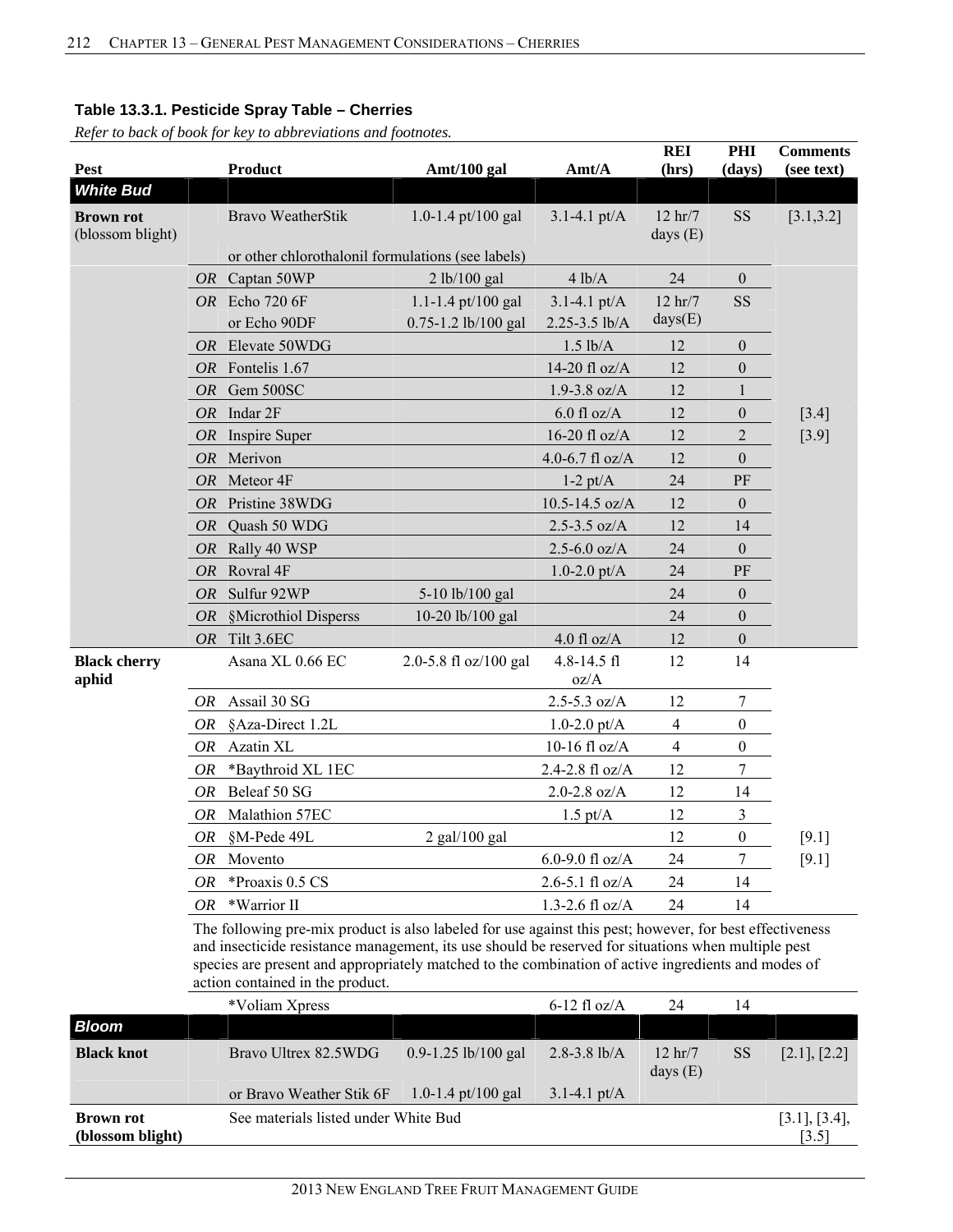|                               |           |                                                                                                                                                                                                                                                                                                                                                            |                                        |                          | <b>REI</b>          | PHI              | <b>Comments</b> |
|-------------------------------|-----------|------------------------------------------------------------------------------------------------------------------------------------------------------------------------------------------------------------------------------------------------------------------------------------------------------------------------------------------------------------|----------------------------------------|--------------------------|---------------------|------------------|-----------------|
| Pest                          |           | Product                                                                                                                                                                                                                                                                                                                                                    | Amt/100 gal                            | Amt/A                    | (hrs)               | (days)           | (see text)      |
| <b>Petal Fall</b>             |           |                                                                                                                                                                                                                                                                                                                                                            |                                        |                          |                     |                  |                 |
| <b>Black knot</b>             |           | See recommendations under Bloom                                                                                                                                                                                                                                                                                                                            |                                        |                          |                     |                  | [2.1], [2.2]    |
| <b>Brown rot</b>              |           | See recommendations under White Bud                                                                                                                                                                                                                                                                                                                        |                                        |                          |                     |                  | [3.4], [3.6]    |
| Leafspot                      |           | Bravo Ultrex 82.5WDG                                                                                                                                                                                                                                                                                                                                       | 0.9-1.25 lb/100 gal                    | $2.8 - 3.8$ lb/A         | 12 hr/7<br>days(E)  | SS, PH           | $[4.1]$         |
|                               |           | or Bravo Weather Stik 6F 1.0-1.4 pt/100 gal                                                                                                                                                                                                                                                                                                                |                                        | $3.1 - 4.1$ pt/A         |                     |                  |                 |
|                               |           | or other chlorothalonil formulations (see labels)                                                                                                                                                                                                                                                                                                          |                                        |                          |                     |                  |                 |
|                               |           | OR Captan 50WP                                                                                                                                                                                                                                                                                                                                             | $1-2$ lb/100 gal                       | 4 lb/A                   | 24                  | $\boldsymbol{0}$ |                 |
|                               |           | OR Echo 720 6F                                                                                                                                                                                                                                                                                                                                             | 1.0-1.4 pt/100 gal                     | $3.1 - 4.1 \text{ pt/A}$ | $12 \text{ hr} / 7$ | <b>SS</b>        |                 |
|                               |           | or Echo 90DF                                                                                                                                                                                                                                                                                                                                               | 0.75-1.2 lb/100 gal                    | 2.25-3.5 lb/A            | days $(E)$          |                  |                 |
|                               | <i>OR</i> | Gem 500SC                                                                                                                                                                                                                                                                                                                                                  |                                        | $1.9 - 3.8$ oz/A         | 12                  | 1                |                 |
|                               | OR        | Indar 2F                                                                                                                                                                                                                                                                                                                                                   |                                        | $6.0$ fl oz/A            | 12                  | $\boldsymbol{0}$ |                 |
|                               | <i>OR</i> | Pristine 38WDG                                                                                                                                                                                                                                                                                                                                             |                                        | 10.5-14.5 oz/A           | 12                  | $\theta$         |                 |
|                               | <i>OR</i> | Quash                                                                                                                                                                                                                                                                                                                                                      |                                        | 4 oz/A                   | 12                  | 14               |                 |
|                               | <i>OR</i> | Rally 40 WSP                                                                                                                                                                                                                                                                                                                                               |                                        | $2.5 - 6.0$ oz/A         | 24                  | $\boldsymbol{0}$ |                 |
|                               | <i>OR</i> | Vintage 1EC                                                                                                                                                                                                                                                                                                                                                | 3.0-4.0 fl oz/100 gal 6.0-12.0 fl oz/A |                          | 24                  | $\boldsymbol{0}$ |                 |
|                               | <b>OR</b> | Sulfur 92WP                                                                                                                                                                                                                                                                                                                                                | 5-10 lb/100 gal                        |                          | 24                  | $\boldsymbol{0}$ |                 |
|                               | <i>OR</i> | §Microthiol Disperss                                                                                                                                                                                                                                                                                                                                       | 10-20 lb/100 gal                       |                          | 24                  | $\boldsymbol{0}$ |                 |
|                               | <b>OR</b> | Syllit FL                                                                                                                                                                                                                                                                                                                                                  |                                        | $1.5 - 3.0$ pt/A         | 48                  | 7                |                 |
|                               | <i>OR</i> | Tilt 3.6EC                                                                                                                                                                                                                                                                                                                                                 |                                        | $4.0$ fl oz/A            | 12                  | $\boldsymbol{0}$ |                 |
| American plum                 |           | Asana XL 0.66 EC                                                                                                                                                                                                                                                                                                                                           | 2.0-5.8 fl oz/100 gal 4.8-14.5 fl oz/A |                          | 12                  | 14               | $[8.1]$         |
| borer,                        | OR        | *Baythroid XL 1EC                                                                                                                                                                                                                                                                                                                                          |                                        | 2.4-2.8 fl oz/A          | 12                  | 7                |                 |
| <b>Lesser</b>                 | OR        | *Lorsban 4EC                                                                                                                                                                                                                                                                                                                                               | 1.5-3 qt/100 gal                       |                          | 96                  | 21               |                 |
| Peachtree borer               |           | or Lorsban 75WG                                                                                                                                                                                                                                                                                                                                            | 2.0-4.0 lb/100 gal                     |                          | 96                  | 21               |                 |
|                               |           | or *Lorsban Advanced<br>3.8EC                                                                                                                                                                                                                                                                                                                              | 1.5-3 $qt/100$ gal                     |                          | 96                  | 21               |                 |
|                               | <i>OR</i> | *Pounce 25WP                                                                                                                                                                                                                                                                                                                                               |                                        | $6.4 - 12.8$ oz/A        | 12                  | 3                |                 |
|                               | 0R        | *Proaxis 0.5CS                                                                                                                                                                                                                                                                                                                                             |                                        | $2.6 - 5.1$ fl oz/A      | 24                  | 14               |                 |
|                               | OR        | *Warrior II                                                                                                                                                                                                                                                                                                                                                |                                        | $1.3 - 2.6$ fl oz/A      | 24                  | 14               |                 |
|                               |           | OR $(\S)$ Pheromone disruption ties:                                                                                                                                                                                                                                                                                                                       |                                        |                          |                     |                  |                 |
|                               |           | Isomate PTB-Dual                                                                                                                                                                                                                                                                                                                                           |                                        | 150 ties/ $A$            |                     |                  | [13.1]          |
|                               |           | The following pre-mix product is also labeled for use against this pest; however, for best effectiveness<br>and insecticide resistance management, its use should be reserved for situations when multiple pest<br>species are present and appropriately matched to the combination of active ingredients and modes of<br>action contained in the product. |                                        |                          |                     |                  |                 |
|                               |           | *Voliam Xpress                                                                                                                                                                                                                                                                                                                                             |                                        | $6-12$ fl oz/A           | 24                  | 14               | [8.1]           |
| <b>Black cherry</b><br>aphid  |           | (See comment 9.2)                                                                                                                                                                                                                                                                                                                                          |                                        |                          |                     |                  | $[9.2]$         |
| Plum curculio                 |           | Actara                                                                                                                                                                                                                                                                                                                                                     |                                        | 4.5-5.5 $oz/A$           | 12                  | 14               | $[15.1]$ ,      |
|                               | OR        | *Asana XL 0.66EC                                                                                                                                                                                                                                                                                                                                           | 2-5.8 fl oz/100 gal                    | 4.8-14.5 fl $oz/A$       | 12                  | 14               | [15.3]          |
|                               | OR        | Avaunt 30 WDG                                                                                                                                                                                                                                                                                                                                              |                                        | $5.0 - 6.0$ oz/A         | 12                  | 14               |                 |
|                               | OR        | *Baythroid XL 1EC                                                                                                                                                                                                                                                                                                                                          |                                        | $2.4 - 2.8$ fl oz/A      | 12                  | 7                |                 |
|                               | OR        | Imidan 70WP                                                                                                                                                                                                                                                                                                                                                | $0.75$ lb/100 gal                      | $2.1 - 2.5$ lb/A         | 72                  | 7 <sub>C</sub>   | [15.1], [15.4]  |
| Table continued on next page. |           |                                                                                                                                                                                                                                                                                                                                                            |                                        |                          |                     |                  |                 |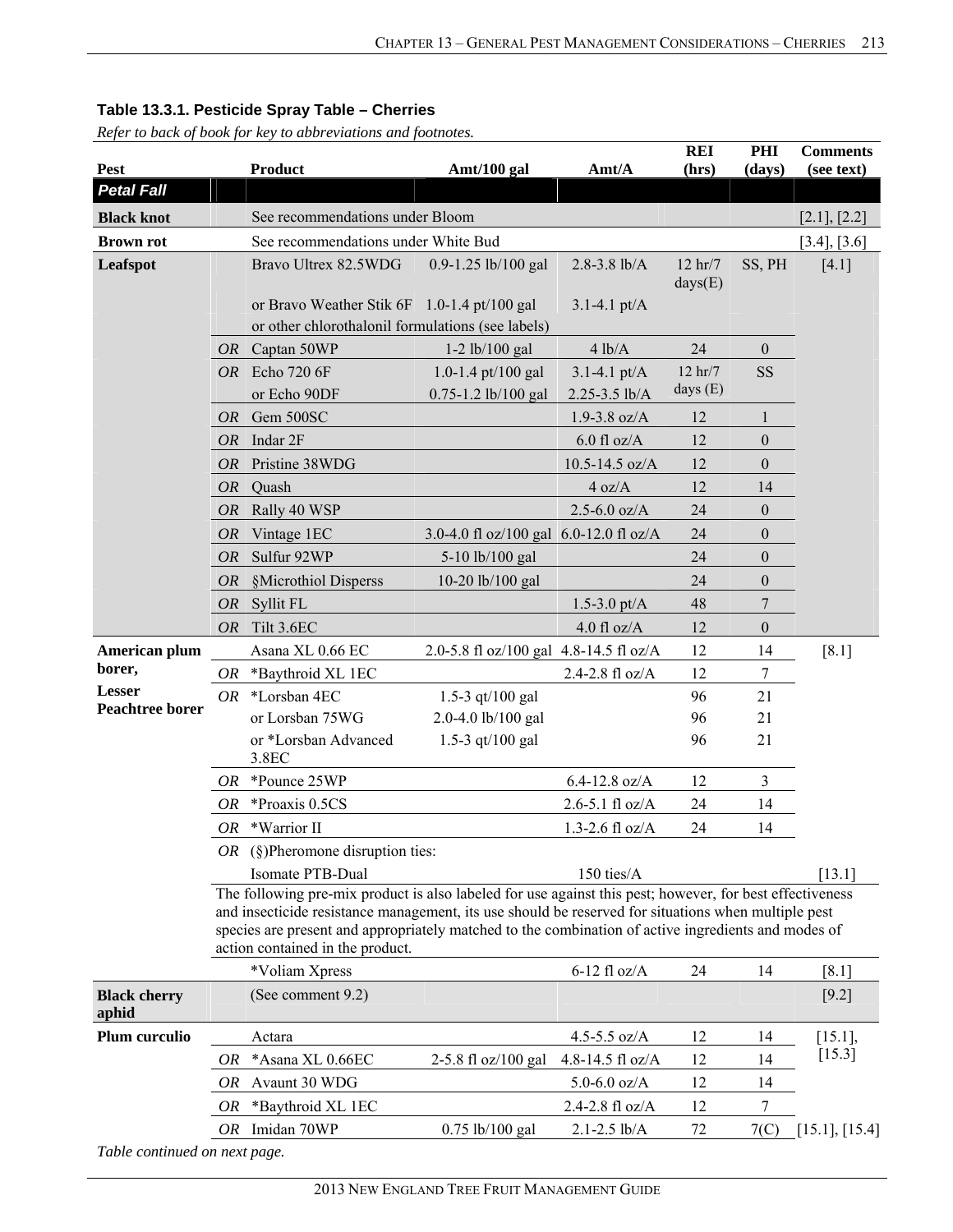| <b>Pest</b>                   |           | <b>Product</b>                                                                                                                                                                                                                                                                                                                                                | Amt/100 gal                            | Amt/A                   | <b>REI</b><br>(hrs)        | PHI<br>(days)    | <b>Comments</b><br>(see text) |
|-------------------------------|-----------|---------------------------------------------------------------------------------------------------------------------------------------------------------------------------------------------------------------------------------------------------------------------------------------------------------------------------------------------------------------|----------------------------------------|-------------------------|----------------------------|------------------|-------------------------------|
| <b>Petal Fall (continued)</b> |           |                                                                                                                                                                                                                                                                                                                                                               |                                        |                         |                            |                  |                               |
| Plum curculio                 | OR-       | *Pounce 25WP                                                                                                                                                                                                                                                                                                                                                  |                                        | $6.4 - 12.8$ oz/A       | 12                         | 3                |                               |
| (continued)                   | <i>OR</i> | *Proaxis 0.5CS                                                                                                                                                                                                                                                                                                                                                |                                        | $2.6 - 5.1$ fl oz/A     | 24                         | 14               |                               |
|                               | <i>OR</i> | Sevin XLR Plus, 4F                                                                                                                                                                                                                                                                                                                                            |                                        | 2.0-3.0 $qt/A$          | 12                         | 3                |                               |
|                               | OR        | §Surround 95WP                                                                                                                                                                                                                                                                                                                                                |                                        | 25-50 lb/A              | 4                          | $\boldsymbol{0}$ | $[15.2]$                      |
|                               | OR        | *Warrior II                                                                                                                                                                                                                                                                                                                                                   |                                        | 1.3-2.6 fl $oz/A$       | 24                         | 14               |                               |
|                               |           | The following pre-mix products are also labeled for use against this pest; however, for best effectiveness<br>and insecticide resistance management, their use should be reserved for situations when multiple pest<br>species are present and appropriately matched to the combination of active ingredients and modes of<br>action contained in the product |                                        |                         |                            |                  |                               |
|                               |           | *Leverage 360                                                                                                                                                                                                                                                                                                                                                 |                                        | 2.4-2.8 $fl$ oz/A       | 12                         | 7                | [15.3]                        |
|                               |           | $OR$ *Voliam Xpress                                                                                                                                                                                                                                                                                                                                           |                                        | $6-12$ fl oz/A          | 24                         | 14               | $[15.3]$                      |
| <b>Shuck Split</b>            |           |                                                                                                                                                                                                                                                                                                                                                               |                                        |                         |                            |                  |                               |
| Brown rot,<br>Leaf spot       |           | Bravo WeatherStik 6F<br>or other chlorothalonil formulations (see labels)                                                                                                                                                                                                                                                                                     | 1.0-1.4 pt/100 gal                     | $3.1 - 4.1$ pt/A        | $12$ hr/<br>$7$ days $(E)$ | SS               | [3.2], [3.7]                  |
|                               |           | OR Cabrio                                                                                                                                                                                                                                                                                                                                                     |                                        | 9.5 oz/A                | 12                         | $\boldsymbol{0}$ |                               |
|                               |           | OR Captan 50WP                                                                                                                                                                                                                                                                                                                                                | 2 lb/100 gal                           | 4 lb/A                  | 24                         | $\boldsymbol{0}$ |                               |
|                               |           | OR Echo 720 6F                                                                                                                                                                                                                                                                                                                                                | 1.1-1.4 pt/100 gal                     | $3.1 - 4.1$ pt/A        | 12 hr/7                    | <b>SS</b>        |                               |
|                               |           | or Echo 90DF                                                                                                                                                                                                                                                                                                                                                  | 0.75-1.2 lb/100 gal                    | 2.25-3.5 lb/A           | days(E)                    |                  |                               |
|                               |           | OR Fontelis 1.67                                                                                                                                                                                                                                                                                                                                              |                                        | 14-20 fl oz/A           | 12                         | $\boldsymbol{0}$ |                               |
|                               | <i>OR</i> | Gem 500SC                                                                                                                                                                                                                                                                                                                                                     |                                        | $1.9 - 3.8$ oz/A        | 12                         | 1                |                               |
|                               | <i>OR</i> | Indar 2F                                                                                                                                                                                                                                                                                                                                                      |                                        | $6.0$ fl oz/A           | 12                         | $\boldsymbol{0}$ |                               |
|                               | OR        | Inspire Super                                                                                                                                                                                                                                                                                                                                                 |                                        | $16-20$ fl oz/A         | 12                         | 2                | $[3.9]$                       |
|                               | OR        | Merivon                                                                                                                                                                                                                                                                                                                                                       |                                        | 4.0-6.7 fl $oz/A$       | 12                         | $\boldsymbol{0}$ |                               |
|                               | <b>OR</b> | Pristine                                                                                                                                                                                                                                                                                                                                                      |                                        | $10.5 - 14.5$ oz/A      | 12                         | $\boldsymbol{0}$ |                               |
|                               | 0R        | Quash 50WDG                                                                                                                                                                                                                                                                                                                                                   |                                        | $2.5 - 4.0$ oz/A        | 12                         | 14               |                               |
|                               | OR        | Rally 40 WSP                                                                                                                                                                                                                                                                                                                                                  |                                        | $2.5 - 6.0$ oz/A        | 24                         | $\boldsymbol{0}$ |                               |
| <b>Black knot</b>             |           | Bravo Ultrex 82.5WDG                                                                                                                                                                                                                                                                                                                                          | 0.9-1.25 lb/100 gal                    | $2.8 - 3.8$ lb/A        | $12$ hr/7                  | <b>SS</b>        | [2.1], [2.2]                  |
|                               |           | or Bravo Weather Stik 6F                                                                                                                                                                                                                                                                                                                                      | 1.0-1.4 pt/100 gal                     | $3.1 - 4.1$ pt/A        | days $(E)$                 |                  |                               |
|                               |           | or other chlorothalonil formulations (see labels)                                                                                                                                                                                                                                                                                                             |                                        |                         |                            |                  |                               |
| <b>Black cherry</b>           |           | Admire Pro                                                                                                                                                                                                                                                                                                                                                    |                                        | $1.4 - 2.8$ fl oz/A     | 12                         | 7                | $[9.1]$                       |
| aphid                         | OR        | Asana XL 0.66 EC                                                                                                                                                                                                                                                                                                                                              | 2.0-5.8 fl oz/100 gal 4.8-14.5 fl oz/A |                         | 12                         | 14               | $[9.1]$                       |
|                               | OR        | Assail 30 SG                                                                                                                                                                                                                                                                                                                                                  |                                        | $2.5 - 5.3$ oz/A        | 12                         | 7                |                               |
|                               | OR        | §Aza-Direct 1.2L                                                                                                                                                                                                                                                                                                                                              |                                        | $1.0 - 2.0$ pt/A        | 4                          | $\boldsymbol{0}$ |                               |
|                               | OR        | Azatin XL                                                                                                                                                                                                                                                                                                                                                     |                                        | 10-16 fl $oz/A$         | $\overline{4}$             | $\boldsymbol{0}$ |                               |
|                               | OR        | *Baythroid XL 1EC                                                                                                                                                                                                                                                                                                                                             |                                        | 2.4-2.8 fl oz/A         | 12                         | 7                |                               |
|                               | OR        | Beleaf 50 SG                                                                                                                                                                                                                                                                                                                                                  |                                        | $2.0 - 2.8$ oz/A        | 12                         | 14               |                               |
|                               | OR        | Malathion 57EC                                                                                                                                                                                                                                                                                                                                                |                                        | $1.5 \text{ pt/A}$      | 12                         | 3                |                               |
|                               | OR        | §M-Pede 49L                                                                                                                                                                                                                                                                                                                                                   | $2$ gal/100 gal                        |                         | 12                         | $\boldsymbol{0}$ |                               |
|                               | OR        | Movento                                                                                                                                                                                                                                                                                                                                                       |                                        | 6.0-9.0 fl oz/A         | 24                         | 7                |                               |
|                               | OR        | *Proaxis 0.5CS                                                                                                                                                                                                                                                                                                                                                |                                        | $2.6 - 5.1$ fl oz/A     | 24                         | 14               |                               |
|                               | OR        | Sevin XLR Plus, 4F                                                                                                                                                                                                                                                                                                                                            |                                        | 2.0-3.0 $qt/A$          | 12                         | 3                |                               |
|                               | OR        | *Warrior II                                                                                                                                                                                                                                                                                                                                                   |                                        | $1.3$ -2.6 fl oz/A $\,$ | 24                         | 14               |                               |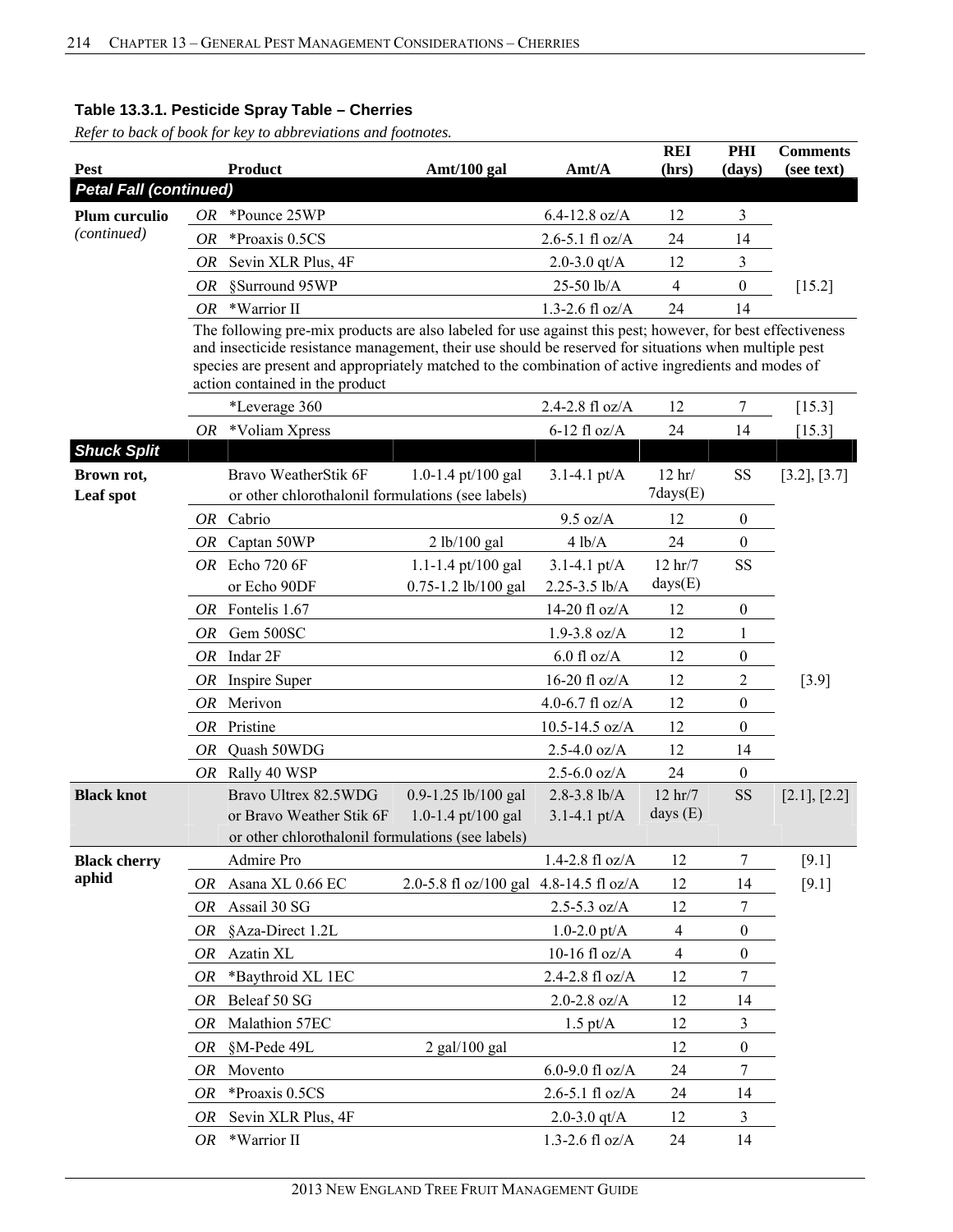*Refer to back of book for key to abbreviations and footnotes.*

| Pest                                             |           | <b>Product</b>                                                                                                                                                                                                                                                                                                                                                 | Amt/100 gal           | Amt/A               | <b>REI</b><br>(hrs) | PHI<br>(days)    | <b>Comments</b><br>(see text) |
|--------------------------------------------------|-----------|----------------------------------------------------------------------------------------------------------------------------------------------------------------------------------------------------------------------------------------------------------------------------------------------------------------------------------------------------------------|-----------------------|---------------------|---------------------|------------------|-------------------------------|
| <b>Shuck Split (continued)</b>                   |           |                                                                                                                                                                                                                                                                                                                                                                |                       |                     |                     |                  |                               |
| <b>Black cherry</b><br>aphid<br>(continued)      |           | The following pre-mix products are also labeled for use against this pest; however, for best effectiveness<br>and insecticide resistance management, their use should be reserved for situations when multiple pest<br>species are present and appropriately matched to the combination of active ingredients and modes of<br>action contained in the product. |                       |                     |                     |                  |                               |
|                                                  |           | *Endigo ZC                                                                                                                                                                                                                                                                                                                                                     |                       | 5-5.5 fl oz/A       | 24                  | 14               |                               |
|                                                  | <b>OR</b> | *Leverage 360                                                                                                                                                                                                                                                                                                                                                  |                       | 2.4-2.8 fl oz/A     | 12                  | 7                |                               |
|                                                  | OR.       | *Voliam Flexi WDG                                                                                                                                                                                                                                                                                                                                              |                       | 4.0-7.0 $oz/A$      | 12                  | 14               |                               |
|                                                  | OR        | *Voliam Xpress                                                                                                                                                                                                                                                                                                                                                 |                       | $6-12$ fl oz/A      | 24                  | 14               |                               |
| Plum curculio<br><b>Additional Summer Sprays</b> |           | See materials under Petal Fall                                                                                                                                                                                                                                                                                                                                 |                       |                     |                     |                  | [15.1]                        |
| <b>Brown rot</b>                                 |           | Captan 50WP                                                                                                                                                                                                                                                                                                                                                    | 2 lb/100 gal          | 4 lb/A              | 24                  | $\boldsymbol{0}$ | $[3.8]$                       |
|                                                  |           | OR Cabrio                                                                                                                                                                                                                                                                                                                                                      |                       | $9.5 \text{ oz/A}$  | 12                  | 0                |                               |
|                                                  |           | OR Elevate 50WDG                                                                                                                                                                                                                                                                                                                                               |                       | $1.5$ lb/A          | 12                  | $\boldsymbol{0}$ |                               |
|                                                  | OR        | Fontelis 1.67                                                                                                                                                                                                                                                                                                                                                  |                       | 14-20 fl $oz/A$     | 12                  | $\boldsymbol{0}$ |                               |
|                                                  |           | $OR$ Indar $2F$                                                                                                                                                                                                                                                                                                                                                |                       | $6.0$ fl oz/A       | 12                  | $\boldsymbol{0}$ |                               |
|                                                  | OR        | Inspire Super                                                                                                                                                                                                                                                                                                                                                  |                       | 16-20 fl $oz/A$     | 12                  | $\overline{c}$   | $[3.9]$                       |
|                                                  |           | OR Merivon                                                                                                                                                                                                                                                                                                                                                     |                       | 4.0-6.7 fl $oz/A$   | 12                  | $\boldsymbol{0}$ |                               |
|                                                  | OR.       | Pristine 38WDG                                                                                                                                                                                                                                                                                                                                                 |                       | $10.5 - 14.5$ oz/A  | 12                  | $\boldsymbol{0}$ |                               |
|                                                  |           | OR Quash 50 WDG                                                                                                                                                                                                                                                                                                                                                |                       | $2.5 - 3.5$ oz/A    | 12                  | 14               |                               |
|                                                  | OR        | Rally 40 WSP                                                                                                                                                                                                                                                                                                                                                   |                       | $2.5 - 6.0$ oz/A    | 24                  | $\boldsymbol{0}$ |                               |
|                                                  | <i>OR</i> | Tilt 3.6EC                                                                                                                                                                                                                                                                                                                                                     |                       | $4.0$ fl oz/A       | 12                  | $\theta$         |                               |
| Leaf spot                                        |           | Choose from materials listed at Petal Fall except for Bravo or other<br>chlorothalonil products which can't be used after shuck split                                                                                                                                                                                                                          |                       |                     |                     |                  | $[4.2]$                       |
| Powdery                                          |           | OR Cabrio                                                                                                                                                                                                                                                                                                                                                      |                       | 9.5 oz/A            | 12                  | $\boldsymbol{0}$ | [6.1]                         |
| mildew                                           | OR        | Gem 500SC                                                                                                                                                                                                                                                                                                                                                      |                       | $1.9 - 3.8$ oz/A    | 12                  | $\mathbf{1}$     |                               |
|                                                  | <b>OR</b> | Rally 40 WSP                                                                                                                                                                                                                                                                                                                                                   |                       | $2.5 - 6.0$ oz/A    | 24                  | $\theta$         |                               |
|                                                  | OR        | Sulfur 92WP                                                                                                                                                                                                                                                                                                                                                    | 5-10 lb/100 gal       |                     | 12                  | $\boldsymbol{0}$ |                               |
|                                                  |           | OR §Microthiol Disperss                                                                                                                                                                                                                                                                                                                                        | 10-20 lb/100 gal      |                     | 24                  | $\theta$         |                               |
|                                                  | <b>OR</b> | *Procure 50W                                                                                                                                                                                                                                                                                                                                                   |                       | $8.0 - 16.0$ oz/A   | 12                  | $\mathbf{1}$     |                               |
|                                                  | OR        | Pristine 38WDG                                                                                                                                                                                                                                                                                                                                                 |                       | 10.5-14.5 oz/A      | 12                  | $\boldsymbol{0}$ |                               |
|                                                  | OR        | Quash 50 WDG                                                                                                                                                                                                                                                                                                                                                   |                       | $2.5 - 4.0$ oz/A    | 12                  | 14               |                               |
|                                                  | OR        | Quintec 2.08 EC                                                                                                                                                                                                                                                                                                                                                |                       | $7$ fl oz/A         | 12                  | 7                |                               |
|                                                  | OR        | Tilt 3.6EC                                                                                                                                                                                                                                                                                                                                                     |                       | 4.0 fl $oz/A$       | 12                  | $\boldsymbol{0}$ |                               |
|                                                  | OR        | Vintage 1EC                                                                                                                                                                                                                                                                                                                                                    | 3.0-4.0 fl oz/100 gal | 6.0-12.0 fl oz/A    | 24                  | $\boldsymbol{0}$ |                               |
| American plum                                    | <i>OR</i> | Asana XL 0.66 EC                                                                                                                                                                                                                                                                                                                                               | 2.0-5.8 fl oz/100 gal | 4.8-14.5 fl oz/A    | 12                  | 14               | $[8.1]$                       |
| borer                                            | <i>OR</i> | *Baythroid XL 1EC                                                                                                                                                                                                                                                                                                                                              |                       | $2.4 - 2.8$ fl oz/A | 12                  | 7                |                               |
|                                                  | OR        | *Lorsban 4EC                                                                                                                                                                                                                                                                                                                                                   | 1.5-3 $qt/100$ gal    |                     | 96                  | 21               |                               |
|                                                  |           | or *Lorsban Advanced                                                                                                                                                                                                                                                                                                                                           | 1.5-3 $qt/100$ gal    |                     | 96                  | 21               |                               |
|                                                  |           | or Lorsban 75WG                                                                                                                                                                                                                                                                                                                                                | 2.0-4.0 lb/100 gal    |                     | 96                  | 21               |                               |
|                                                  | OR        | *Proaxis 0.5CS                                                                                                                                                                                                                                                                                                                                                 | $2.6 - 5.1$ fl oz/A   |                     | 24                  | 14               |                               |
|                                                  | OR        | *Warrior II                                                                                                                                                                                                                                                                                                                                                    |                       | $1.3 - 2.6$ fl oz/A | 24                  | 14               |                               |

*Table continued on next page.*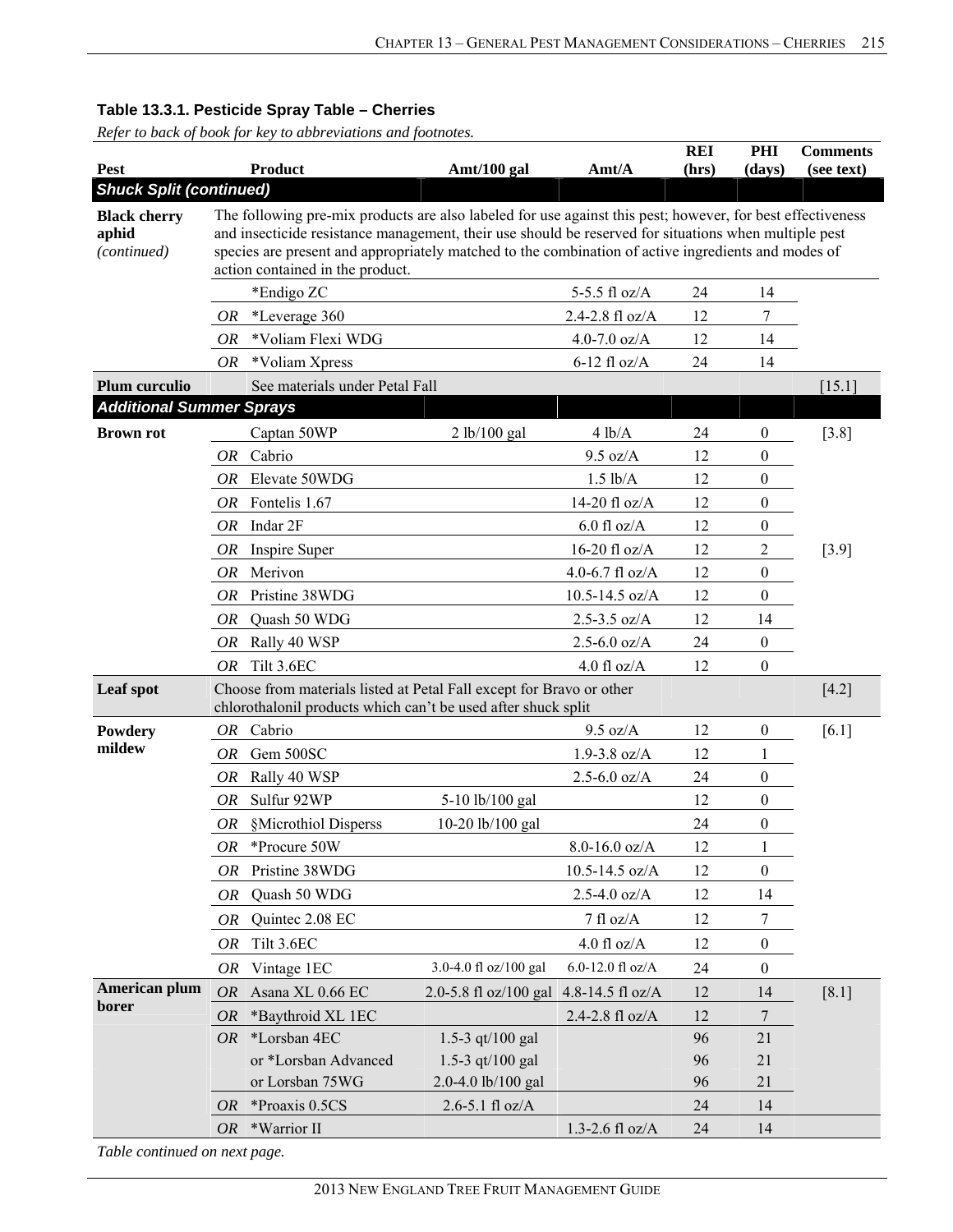| <b>Pest</b>                           | <b>Product</b>                                                                                                                                                                                                                                                                                                                                                 | Amt/100 gal         | Amt/A                       | <b>REI</b><br>(hrs) | PHI<br>(days)    | <b>Comments</b><br>(see text) |
|---------------------------------------|----------------------------------------------------------------------------------------------------------------------------------------------------------------------------------------------------------------------------------------------------------------------------------------------------------------------------------------------------------------|---------------------|-----------------------------|---------------------|------------------|-------------------------------|
|                                       | <b>Additional Summer Sprays (continued)</b>                                                                                                                                                                                                                                                                                                                    |                     |                             |                     |                  |                               |
| American plum<br>borer<br>(continued) | The following pre-mix products are also labeled for use against this pest; however, for best effectiveness<br>and insecticide resistance management, their use should be reserved for situations when multiple pest<br>species are present and appropriately matched to the combination of active ingredients and modes of<br>action contained in the product. |                     |                             |                     |                  |                               |
|                                       | *Endigo ZC                                                                                                                                                                                                                                                                                                                                                     |                     | 5-5.5 fl $oz/A$             | 24                  | 14               |                               |
|                                       | *Leverage 360<br><i>OR</i>                                                                                                                                                                                                                                                                                                                                     |                     | 2.4-2.8 fl oz/A             | 12                  | $\overline{7}$   |                               |
|                                       | *Voliam Xpress<br>OR                                                                                                                                                                                                                                                                                                                                           |                     | $6-12$ fl oz/A              | 24                  | 14               |                               |
| <b>Black cherry</b>                   | Actara 25WDG                                                                                                                                                                                                                                                                                                                                                   |                     | 4.5-5.5 $oz/A$              | 12                  | 14               | $[10.1]$                      |
| fruit fly                             | Admire Pro<br>OR                                                                                                                                                                                                                                                                                                                                               |                     | $1.4 - 2.8 \text{ fl oz/A}$ | 12                  | 7                |                               |
| <b>Cherry fruit fly</b>               | *Asana XL 0.66EC<br>OR                                                                                                                                                                                                                                                                                                                                         | 2-5.8 fl oz/100 gal | 4.8-14.5 fl oz/A            | 12                  | 14               | [10.1]                        |
|                                       | Assail 30 SG<br>OR                                                                                                                                                                                                                                                                                                                                             |                     | 5.3-8.0 $oz/A$              | 12                  | 7                |                               |
|                                       | *Baythroid XL 1EC<br>OR                                                                                                                                                                                                                                                                                                                                        |                     | 2.4-2.8 fl oz/A             | 12                  | 7                |                               |
|                                       | OR<br>Delegate 25 WG                                                                                                                                                                                                                                                                                                                                           |                     | 4.5-7.0 $oz/A$              | $\overline{4}$      | 7                |                               |
|                                       | *Diazinon 50WP<br>OR                                                                                                                                                                                                                                                                                                                                           | $0.5-1$ lb/100 gal  |                             | 96                  | 21               |                               |
|                                       | §Entrust 80WP<br>OR                                                                                                                                                                                                                                                                                                                                            |                     | $1.25 - 2.5$ oz/A           | $\overline{4}$      | 7                |                               |
|                                       | Imidan 70WP<br>OR                                                                                                                                                                                                                                                                                                                                              | 0.75 lb/100 gal     | $2.1 - 2.5$ lb/A            | 72                  | 7(c)             | $[10.3]$ , [15.4]             |
|                                       | <b>OR</b><br>*Proaxis 0.5CS                                                                                                                                                                                                                                                                                                                                    |                     | $2.6 - 5.1$ fl oz/A         | 24                  | 14               |                               |
|                                       | Sevin XLR Plus, 4F<br>OR                                                                                                                                                                                                                                                                                                                                       |                     | 2.0-3.0 $qt/A$              | 12                  | 3                |                               |
|                                       | §Surround 95WP<br>OR                                                                                                                                                                                                                                                                                                                                           |                     | 25-50 lb/A                  | $\overline{4}$      | $\boldsymbol{0}$ | $[10.2]$                      |
|                                       | *Warrior II<br>OR.                                                                                                                                                                                                                                                                                                                                             |                     | 1.3-2.6 fl $oz/A$           | 24                  | 14               |                               |
|                                       | and insecticide resistance management, their use should be reserved for situations when multiple pest<br>species are present and appropriately matched to the combination of active ingredients and modes of<br>action contained in the product.                                                                                                               |                     |                             |                     |                  |                               |
|                                       | *Endigo ZC                                                                                                                                                                                                                                                                                                                                                     |                     | 5-5.5 fl oz/A               | 24                  | 14               |                               |
|                                       | *Leverage 360<br>OR                                                                                                                                                                                                                                                                                                                                            |                     | 2.4-2.8 fl oz/A             | 12                  | $\overline{7}$   |                               |
|                                       | *Voliam Flexi WDG<br><i>OR</i>                                                                                                                                                                                                                                                                                                                                 |                     | 4.0-7.0 $oz/A$              | 12                  | 14               |                               |
|                                       | *Voliam Xpress<br>OR                                                                                                                                                                                                                                                                                                                                           |                     | $6-12$ fl oz/A              | 24                  | 14               |                               |
| <b>European red</b>                   | Apollo 4SC                                                                                                                                                                                                                                                                                                                                                     |                     | $2.0 - 8.0$ oz/A            | 12                  | 21               | [11.4]                        |
| mite,<br><b>Twospotted</b>            | Envidor 2 SC<br>OR                                                                                                                                                                                                                                                                                                                                             |                     | 16.0-18.0 fl oz/A           | 12                  | $\sqrt{ }$       |                               |
| spider mite                           | Nexter 75 WS<br>OR                                                                                                                                                                                                                                                                                                                                             |                     | 4.4-10.7 oz/A               | 12                  | 300(PH)          | $[11.3]$                      |
|                                       | <b>OR</b><br>Onager 1 EC                                                                                                                                                                                                                                                                                                                                       |                     | $12-24$ oz/A                | 12                  | 7                |                               |
|                                       | Portal<br><b>OR</b>                                                                                                                                                                                                                                                                                                                                            |                     | $2.0 \text{ pt/A}$          | 12                  | 365              | $[11.5]$                      |
|                                       | Savey 50DF<br><i>OR</i>                                                                                                                                                                                                                                                                                                                                        |                     | $3.0 - 6.0$ oz/A            | 12                  | 28               | $[11.4]$                      |
|                                       | *Vendex 50WP<br><i>OR</i>                                                                                                                                                                                                                                                                                                                                      |                     | $1.5 - 3.0$ lb/A            | 48                  | 14               | $[11.2]$                      |
|                                       | Zeal 72 WS<br>OR                                                                                                                                                                                                                                                                                                                                               |                     | $2.0 - 3.0$ oz/A            | 12                  | 7                |                               |
| <b>Japanese beetle</b>                | Admire Pro                                                                                                                                                                                                                                                                                                                                                     |                     | $1.4 - 2.8$ fl oz/A         | 12                  | 7                | $[12.2]$                      |
|                                       | Assail 30 SG<br>OR                                                                                                                                                                                                                                                                                                                                             |                     | 5.3-8.0 $oz/A$              | 12                  | 7                | [12.2]                        |
|                                       | Sevin XLR Plus, 4F<br>OR                                                                                                                                                                                                                                                                                                                                       |                     | 2.0-3.0 $qt/A$              | 12                  | 3                |                               |
|                                       | The following pre-mix products are also labeled for use against this pest; however, for best effectiveness<br>and insecticide resistance management, their use should be reserved for situations when multiple pest<br>species are present and appropriately matched to the combination of active ingredients and modes of<br>action contained in the product. |                     |                             |                     |                  |                               |
|                                       | *Endigo ZC                                                                                                                                                                                                                                                                                                                                                     |                     | 5-5.5 fl oz/A               | 24                  | 14               |                               |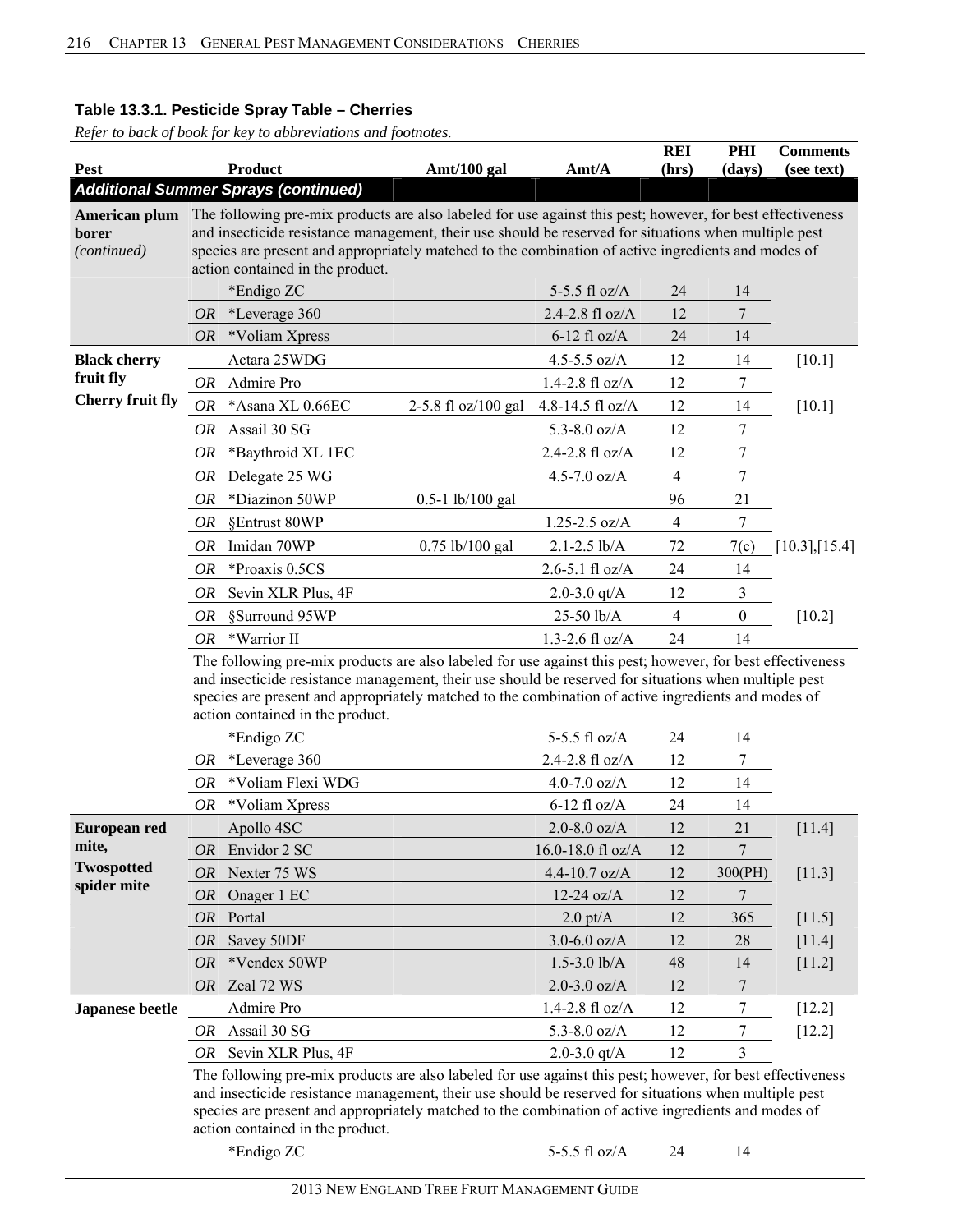*Refer to back of book for key to abbreviations and footnotes.*

|                                           |           |                                                                                                                                                                                                                                                                                                                                                                |                                        |                           | <b>REI</b>               | PHI              | <b>Comments</b> |
|-------------------------------------------|-----------|----------------------------------------------------------------------------------------------------------------------------------------------------------------------------------------------------------------------------------------------------------------------------------------------------------------------------------------------------------------|----------------------------------------|---------------------------|--------------------------|------------------|-----------------|
| Pest                                      |           | <b>Product</b>                                                                                                                                                                                                                                                                                                                                                 | Amt/100 gal                            | $\text{A}$ mt/ $\text{A}$ | (hrs)                    | (days)           | (see text)      |
|                                           |           | <b>Additional Summer Sprays (continued)</b>                                                                                                                                                                                                                                                                                                                    |                                        |                           |                          |                  |                 |
| <b>Japanese beetle</b> $OR$ *Leverage 360 |           |                                                                                                                                                                                                                                                                                                                                                                |                                        | 2.4-2.8 fl oz/A           | 12                       | 7                |                 |
| (continued)                               | OR —      | *Voliam Xpress                                                                                                                                                                                                                                                                                                                                                 |                                        | $6-12$ fl oz/A            | 24                       | 14               |                 |
| Lecanium scale,                           |           | *Centaur 0.7WDG                                                                                                                                                                                                                                                                                                                                                |                                        | 34.5-46.0 oz/A            | 12                       | 14               | [16.2]          |
| San Jose scale                            | <b>OR</b> | Esteem 35 WP                                                                                                                                                                                                                                                                                                                                                   |                                        | 4.0-5.0 $oz/A$            | 12                       | 14               |                 |
|                                           | <i>OR</i> | Movento 240 SC                                                                                                                                                                                                                                                                                                                                                 |                                        | 6.0-9.0 fl oz/A           | 24                       | 7                |                 |
| <b>Lesser</b>                             |           | $(\S)$ Pheromone disruption ties:                                                                                                                                                                                                                                                                                                                              |                                        |                           |                          |                  |                 |
| peachtree borer                           |           | Isomate PTB-Dual                                                                                                                                                                                                                                                                                                                                               |                                        | 150 ties/A                |                          |                  | [13.1]          |
|                                           | OR        | *Asana XL 0.66EC                                                                                                                                                                                                                                                                                                                                               | 2.0-5.8 fl oz/100 gal 4.8-14.5 fl oz/A |                           | 12                       | 14               | $[13.2]$        |
|                                           | ΟR        | *Lorsban 4EC                                                                                                                                                                                                                                                                                                                                                   | 1.5-3 qt/100 gal                       |                           | 96                       | 21               |                 |
|                                           |           | or *Lorsban Advanced                                                                                                                                                                                                                                                                                                                                           | 1.5-3 $qt/100$ gal                     |                           | 96                       | 21               |                 |
|                                           |           | or Lorsban 75WG                                                                                                                                                                                                                                                                                                                                                | 2.0-4.0 lb/100 gal                     |                           | 96                       | 21               |                 |
|                                           | OR.       | *Pounce 25WP                                                                                                                                                                                                                                                                                                                                                   |                                        | $6.4 - 12.8$ oz/A         | 12                       | 3                |                 |
|                                           | <i>OR</i> | *Proaxis 0.5CS                                                                                                                                                                                                                                                                                                                                                 |                                        | $2.6 - 5.1$ fl oz/A       | 24                       | 14               |                 |
|                                           | OR        | *Warrior II                                                                                                                                                                                                                                                                                                                                                    |                                        | 1.3-2.6 fl $oz/A$         | 24                       | 14               |                 |
|                                           |           | The following pre-mix products are also labeled for use against this pest; however, for best effectiveness<br>and insecticide resistance management, their use should be reserved for situations when multiple pest<br>species are present and appropriately matched to the combination of active ingredients and modes of<br>action contained in the product. |                                        |                           |                          |                  |                 |
|                                           |           | *Endigo ZC                                                                                                                                                                                                                                                                                                                                                     |                                        | 5-5.5 fl oz/A             | 24                       | 14               |                 |
|                                           | <i>OR</i> | *Voliam Xpress                                                                                                                                                                                                                                                                                                                                                 |                                        | $6-12$ fl oz/A            | 24                       | 14               |                 |
| Obliquebanded                             |           | Altacor 35 WDG                                                                                                                                                                                                                                                                                                                                                 |                                        | $3.0 - 4.5$ oz/A          | $\overline{4}$           | 10               | $[14.1]$        |
| leafroller                                | <i>OR</i> | *Baythroid XL 1EC                                                                                                                                                                                                                                                                                                                                              |                                        | 2.4-2.8 fl oz/A           | 12                       | 7                |                 |
|                                           | <i>OR</i> | Belt SC                                                                                                                                                                                                                                                                                                                                                        |                                        | 3.0-4.0 fl $oz/A$         | 12                       | 7                |                 |
|                                           | <i>OR</i> | §Biobit HP                                                                                                                                                                                                                                                                                                                                                     |                                        | $0.5 - 2.0$ lb/A          | $\overline{4}$           | $\boldsymbol{0}$ |                 |
|                                           | OR        | *Danitol 2.4EC                                                                                                                                                                                                                                                                                                                                                 |                                        | 10.7-21.3 fl oz/A         | 24                       | 3                |                 |
|                                           | <i>OR</i> | Delegate 25 WG                                                                                                                                                                                                                                                                                                                                                 |                                        | 4.5-7.0 $oz/A$            | $\overline{4}$           | 7                |                 |
|                                           | <i>OR</i> | §Deliver 18WG                                                                                                                                                                                                                                                                                                                                                  |                                        | $0.5 - 2.0$ lb/A          | $\overline{\mathcal{A}}$ | $\boldsymbol{0}$ |                 |
|                                           |           | OR §Entrust 80WP                                                                                                                                                                                                                                                                                                                                               |                                        | $1.25 - 2.5$ oz/A         | $\overline{4}$           | 7                |                 |
|                                           |           | $OR$ §Javelin WG                                                                                                                                                                                                                                                                                                                                               |                                        | $0.25 - 4.0$ lb/A         | $\overline{4}$           | $\boldsymbol{0}$ |                 |
|                                           |           | The following pre-mix products are also labeled for use against this pest; however, for best effectiveness<br>and insecticide resistance management, their use should be reserved for situations when multiple pest<br>species are present and appropriately matched to the combination of active ingredients and modes of<br>action contained in the product. |                                        |                           |                          |                  |                 |
|                                           |           | *Endigo ZC                                                                                                                                                                                                                                                                                                                                                     |                                        | 5-5.5 fl oz/A             | 24                       | 14               |                 |
|                                           | <i>OR</i> | *Leverage 360                                                                                                                                                                                                                                                                                                                                                  |                                        | $2.4 - 2.8$ fl oz/A       | 12                       | 7                |                 |
|                                           | <i>OR</i> | *Voliam Xpress                                                                                                                                                                                                                                                                                                                                                 |                                        | $6-12$ fl oz/A            | 24                       | 14               |                 |
| <b>Spotted wing</b>                       |           | *Asana XL 0.66EC                                                                                                                                                                                                                                                                                                                                               | 2.0-5.8 fl oz/100 gal                  | 4.8-14.5 fl oz/A          | 12                       | 14               |                 |
| <b>Drosophila</b>                         | <b>OR</b> | *Baythroid XL 1 L                                                                                                                                                                                                                                                                                                                                              |                                        | $2.0 - 2.4$ fl oz/A       | 12                       | 7                |                 |
|                                           | <b>OR</b> | *Danitol 2.4EC                                                                                                                                                                                                                                                                                                                                                 |                                        | 10.7-21.3 fl oz/A         | 24                       | 3                |                 |
|                                           | <b>OR</b> | Delegate 25WG                                                                                                                                                                                                                                                                                                                                                  |                                        | 4.5-7 $oz/A$              | $\overline{4}$           | $\overline{7}$   | $[17.3]$        |
|                                           | OR        | *Diazinon AG500                                                                                                                                                                                                                                                                                                                                                | $1$ pt/100 gal                         |                           | 96                       | 21               |                 |
|                                           | OR        | §Entrust 80WP                                                                                                                                                                                                                                                                                                                                                  |                                        | $1.25 - 2.5$ oz/A         | 4                        | 7                | $[17.3]$        |
|                                           |           |                                                                                                                                                                                                                                                                                                                                                                |                                        |                           |                          |                  |                 |

*Table continued on next page.*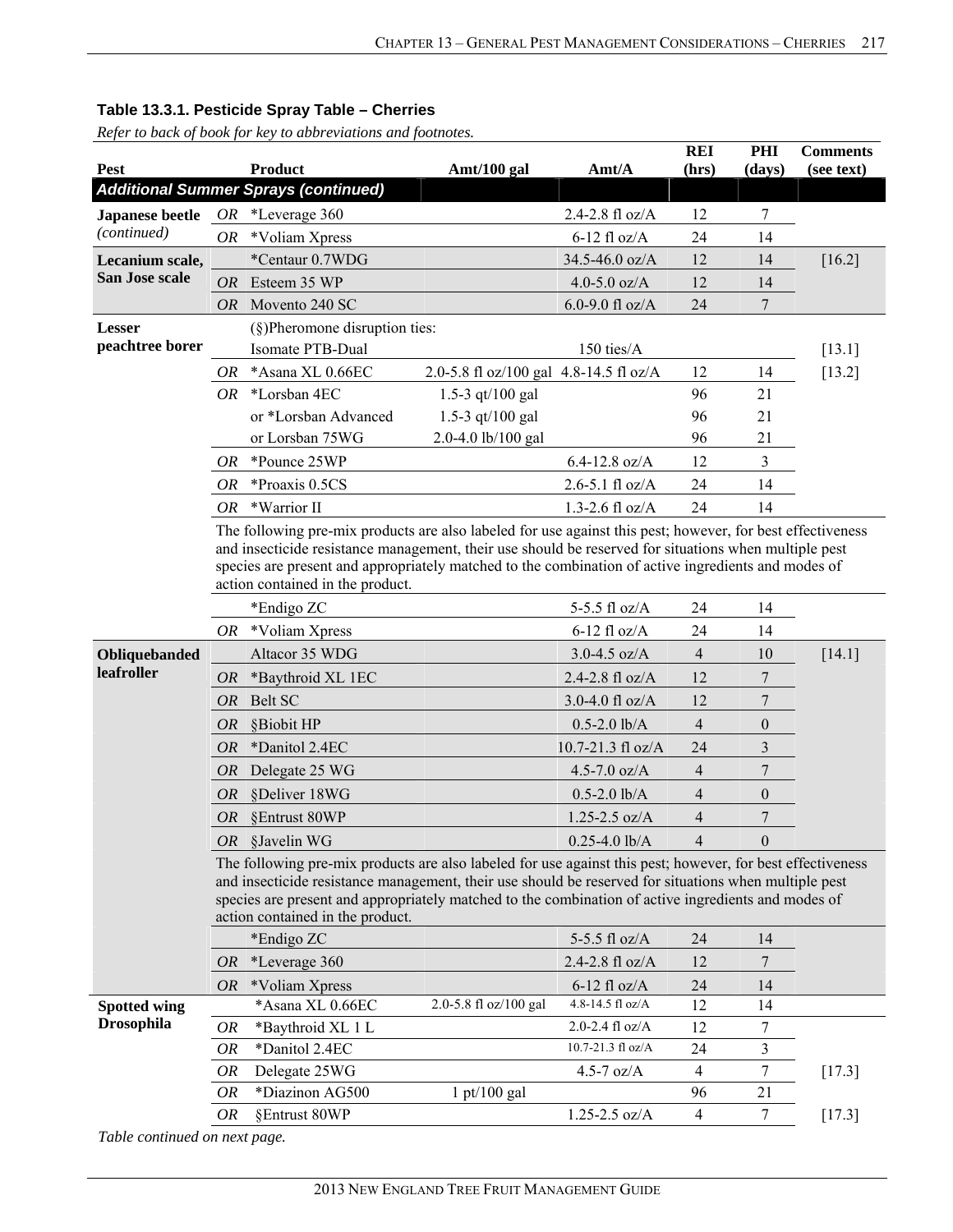| <b>Pest</b>              |                        | Product                                                                                                                                                                                                                                                                                                                                                      | Amt/100 gal                            | Amt/A                                | <b>REI</b><br>(hrs) | PHI<br>(days)    | <b>Comments</b><br>(see text) |
|--------------------------|------------------------|--------------------------------------------------------------------------------------------------------------------------------------------------------------------------------------------------------------------------------------------------------------------------------------------------------------------------------------------------------------|----------------------------------------|--------------------------------------|---------------------|------------------|-------------------------------|
|                          |                        | <b>Additional Summer Sprays (continued)</b>                                                                                                                                                                                                                                                                                                                  |                                        |                                      |                     |                  |                               |
| <b>Spotted wing</b>      | OR                     | Imidan 70WS                                                                                                                                                                                                                                                                                                                                                  | 0.75 lb/100 gal                        | $2.13$ lb/A                          | 72                  | 7(C)             | $[17.4]$                      |
| <b>Drosophila</b>        | <b>OR</b>              | Malathion 5EC                                                                                                                                                                                                                                                                                                                                                |                                        | $2.5 - 4.8$ pts/A                    | 12                  | 3                |                               |
| (continued)              | OR                     | Mustang Max                                                                                                                                                                                                                                                                                                                                                  |                                        | 4 oz.A                               | 12                  | 14               |                               |
|                          | OR                     | Pyganic                                                                                                                                                                                                                                                                                                                                                      |                                        | 1 pt- $2$ qt/ $A$                    | 12                  | $\boldsymbol{0}$ | $[17.3]$                      |
|                          | <b>OR</b>              | Sevin XLR Plus                                                                                                                                                                                                                                                                                                                                               |                                        | $2-3$ qts/A                          | 12                  | 3                |                               |
|                          |                        | The following pre-mix product is also labeled for use against this pest; however, for best effectiveness<br>and insecticide resistance management, their use should be reserved for situations when multiple pest<br>species are present and appropriately matched to the combination of active ingredients and modes of<br>action contained in the product. |                                        |                                      |                     |                  |                               |
|                          |                        | *Leverage 360                                                                                                                                                                                                                                                                                                                                                |                                        | 2.4-2.8 $fl$ oz/A                    | 12                  | $\overline{7}$   |                               |
| Stink bugs,<br>including |                        | *Actara 25WDG                                                                                                                                                                                                                                                                                                                                                |                                        | 4.5-5.5 $oz/A$                       | 12                  | 14               | $[18.2]$                      |
| <b>Brown</b>             | <i>OR</i>              | Assail 30SG                                                                                                                                                                                                                                                                                                                                                  |                                        | 5.3-8.0 $oz/A$                       | 12                  | 7                |                               |
| marmorated               | <i>OR</i>              | *Baythroid XL 1EC<br>*Danitol 2.4EC                                                                                                                                                                                                                                                                                                                          |                                        | $2-2.4$ fl oz/A<br>10.7-21.3 fl oz/A | 12                  | $\boldsymbol{7}$ |                               |
| stink bug                | <b>OR</b><br><b>OR</b> | *Warrior 1ICS                                                                                                                                                                                                                                                                                                                                                |                                        | 1.28-2.56 fl oz/A                    | 24<br>24            | 3<br>14          | $[18.2]$                      |
|                          |                        | The following pre-mix product is also labeled for use against this pest; however, for best effectiveness<br>and insecticide resistance management, their use should be reserved for situations when multiple pest<br>species are present and appropriately matched to the combination of active ingredients and modes of<br>action contained in the product. |                                        |                                      |                     |                  |                               |
|                          |                        | *Endigo ZC                                                                                                                                                                                                                                                                                                                                                   |                                        | 5-5.5 fl $oz/A$                      | 24                  | 14               |                               |
|                          | <i>OR</i>              | *Leverage 360                                                                                                                                                                                                                                                                                                                                                |                                        | 2.4-2.8 fl $oz/A$                    | 12                  | 7                |                               |
|                          | <b>OR</b>              | *Voliam Flexi                                                                                                                                                                                                                                                                                                                                                |                                        | $6-7$ fl oz/A                        | 12                  | 14               |                               |
| <b>Postharvest</b>       |                        |                                                                                                                                                                                                                                                                                                                                                              |                                        |                                      |                     |                  |                               |
| Leaf spot                |                        | Bravo Ultrex 82.5 WDG                                                                                                                                                                                                                                                                                                                                        | 0.9-1.25 lb/100 gal                    | $2.8 - 3.8$ lb/A                     | $12$ hr/            | SS, PH           |                               |
|                          |                        | or Bravo Weather Stik 6F                                                                                                                                                                                                                                                                                                                                     | 1.0-1.4 pt/100 gal                     | $3.1 - 4.1$ pt/A                     | 7days (E)           |                  |                               |
|                          |                        | OR Captan 50WP                                                                                                                                                                                                                                                                                                                                               | 2 lb/100 gal                           | 4 lb/A                               | 24                  | $\boldsymbol{0}$ |                               |
|                          |                        | OR C-O-C-S WDG                                                                                                                                                                                                                                                                                                                                               | $1.5$ lb/100 gal                       |                                      | 24                  | PH(C)            | $[4.4]$                       |
|                          |                        | plus                                                                                                                                                                                                                                                                                                                                                         |                                        |                                      |                     |                  |                               |
|                          |                        | hydrated lime                                                                                                                                                                                                                                                                                                                                                | 3 lb/100 gal                           |                                      |                     |                  |                               |
|                          |                        | OR Echo 720 6F                                                                                                                                                                                                                                                                                                                                               | 1.0-1.4 pt/100 gal                     | $3.1 - 4.1$ pt/A                     | 12                  | SS, PH           |                               |
|                          |                        | or Echo 90DF                                                                                                                                                                                                                                                                                                                                                 | 0.75-1.2 lb/100 gal                    | 2.25-3.5 lb/A                        | hr/7days<br>(E)     |                  |                               |
|                          | OR                     | Rally 40WSP                                                                                                                                                                                                                                                                                                                                                  |                                        | $2.5 - 6.0$ oz/A                     | 24                  | $\boldsymbol{0}$ |                               |
|                          | OR                     | Vintage 1EC                                                                                                                                                                                                                                                                                                                                                  | 3.0-4.0 fl oz/100 gal 6.0-12.0 fl oz/A |                                      | 24                  | $\boldsymbol{0}$ |                               |
|                          | OR                     | Syllit FL                                                                                                                                                                                                                                                                                                                                                    |                                        | 1.5-3.0 pt/ $A$                      | 48                  | 7                |                               |
|                          | <b>OR</b>              | Gem 500SC                                                                                                                                                                                                                                                                                                                                                    |                                        | $1.9 - 3.8$ oz/A                     | 12                  | 1                |                               |
|                          |                        | OR Pristine 38WDG                                                                                                                                                                                                                                                                                                                                            |                                        | 10.5-14.5 oz/A                       | 12                  | $\boldsymbol{0}$ |                               |
| Powdery<br>mildew        |                        | C-O-C-S WDG<br>plus                                                                                                                                                                                                                                                                                                                                          | 1.5 lb/100 gal                         |                                      | 24                  | PF,<br>PH(C)     | $[4.4]$                       |
|                          |                        | hydrated lime                                                                                                                                                                                                                                                                                                                                                | 3 lb/100 gal                           |                                      |                     |                  |                               |
|                          | <i>OR</i>              | Cabrio                                                                                                                                                                                                                                                                                                                                                       |                                        | 9.5 oz/A                             | 12                  | $\boldsymbol{0}$ |                               |
|                          | <i>OR</i>              | Rally 40WSP                                                                                                                                                                                                                                                                                                                                                  |                                        | $2.5 - 6.0$ oz/A                     | 24                  | $\overline{0}$   |                               |
|                          | <i>OR</i>              | Vintage 1EC                                                                                                                                                                                                                                                                                                                                                  | 3.0-4.0 fl oz/100 gal 6.0-12.0 fl oz/A |                                      | 24                  | $\boldsymbol{0}$ |                               |
|                          | <i>OR</i>              | Sulfur 92WP                                                                                                                                                                                                                                                                                                                                                  | 5-10 lb/100 gal                        |                                      | 12                  | $\boldsymbol{0}$ |                               |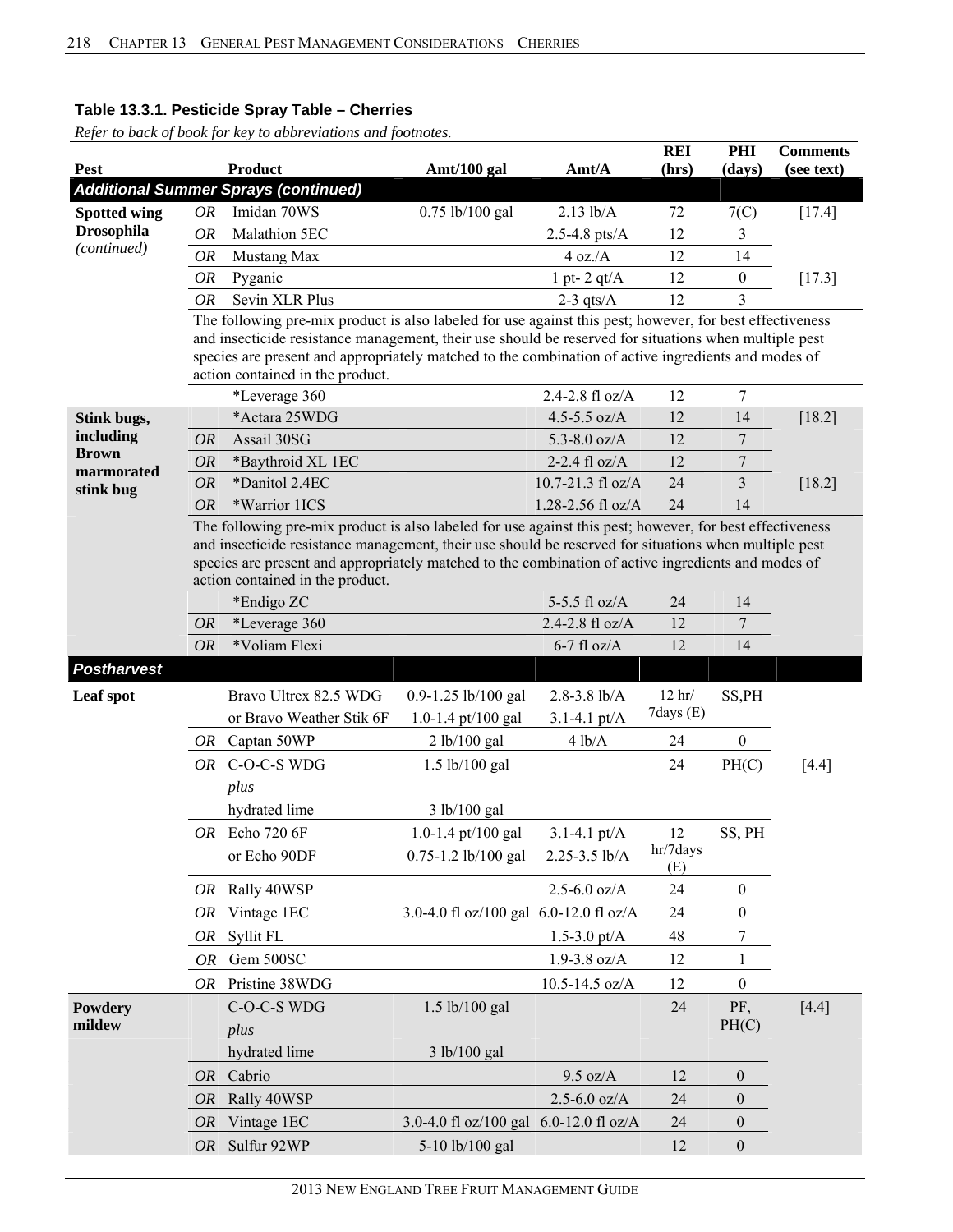*Refer to back of book for key to abbreviations and footnotes.*

| Pest                                    |           | <b>Product</b>                     | Amt/100 gal                                      | $\text{A}$ mt/ $\text{A}$ | <b>REI</b><br>(hrs) | PHI<br>(days)    | <b>Comments</b><br>(see text) |
|-----------------------------------------|-----------|------------------------------------|--------------------------------------------------|---------------------------|---------------------|------------------|-------------------------------|
| <b>Postharvest (continued)</b>          |           |                                    |                                                  |                           |                     |                  |                               |
| Powdery                                 | OR        | §Microthiol Disperss               | 10-20 lb/100 gal                                 |                           | 24                  | $\boldsymbol{0}$ |                               |
| mildew<br>(continued)                   | OR        | *Procure 50W                       |                                                  | $8.0 - 16.0$ oz/A         | 12                  |                  |                               |
|                                         | OR        | Gem 500SC                          |                                                  | $1.9 - 3.8$ oz/A          | 12                  |                  |                               |
|                                         | <i>OR</i> | Pristine 38WDG                     |                                                  | $10.5 - 14.5$ oz/A        | 12                  | $\overline{0}$   |                               |
|                                         | <i>OR</i> | Quash 50 WDG                       |                                                  | $2.5 - 4.0$ oz/A          | 12                  | 14               |                               |
|                                         | <i>OR</i> | Quintee 2.08 EC                    |                                                  | $7$ fl oz/A               | 12                  | 7                |                               |
| European red<br>mite,                   |           | Nexter 75WS                        |                                                  | $4.4 - 10.7$ oz/A         | 12                  | 300<br>(PH)      |                               |
| <b>Twospotted</b><br>spider mite        |           |                                    |                                                  |                           |                     |                  |                               |
| <b>Storage rots</b>                     |           | Scholar SC                         | 16-32 fl oz/100 gal<br>(see comments &<br>label) |                           |                     |                  | [19.1]                        |
| <b>Autumn</b>                           |           |                                    |                                                  |                           |                     |                  |                               |
| <b>Bacterial canker</b><br>(Pseudomonas |           | Kocide3000                         |                                                  | $3.5 - 7.0$ lb/A          | 48                  | BL, PH<br>(C)    | $[1.2]$                       |
| syringae)                               |           | or Kocide 2000                     |                                                  | $6.0 - 12.0$ lb/A         | 48                  | BL, PH<br>(C)    |                               |
|                                         |           | or Cuprofix Ultra<br>Disperss 40DF |                                                  | 5.0-8.0 $lb/A$            | 48                  | BL. PH           |                               |
|                                         |           | or other coppers                   | (see comments)                                   |                           |                     |                  |                               |

## **Table 13.3.2. Growth Regulator Uses in Cherries**

| <b>Timing</b>                                          | <b>Product</b>                                                                                                                                                                                                                   | <b>Concentration Product</b> | <b>Rate of Formulated</b>     |  |  |  |  |  |  |  |
|--------------------------------------------------------|----------------------------------------------------------------------------------------------------------------------------------------------------------------------------------------------------------------------------------|------------------------------|-------------------------------|--|--|--|--|--|--|--|
|                                                        | Promote Lateral Branching in Tart Cherry: (to counteract the adverse effects of tart cherry yellows virus on<br>formation of vegetative buds)                                                                                    |                              |                               |  |  |  |  |  |  |  |
| 14-21 days after petal fall                            | §Pro-Gibb 4%, Falgro 4L                                                                                                                                                                                                          | $10-15$ ppm                  | 4-6 fl $oz/100$ gal           |  |  |  |  |  |  |  |
|                                                        | §Pro-Gibb Plus 2X, Falgro 20SP 10-15 ppm                                                                                                                                                                                         |                              | $0.67-1$ oz (lb)/100 gal      |  |  |  |  |  |  |  |
|                                                        | Apply at the 3-5 leaf stage or 1-3 inches of terminal extension on bearing trees. Apply with a nonionic surfactant as a dilute<br>spray using 200-300 gal/acre. Use low rate on vigorous trees and high rate on low vigor trees. |                              |                               |  |  |  |  |  |  |  |
|                                                        | <b>Promote Vegetative Growth of Young Non-Bearing Trees</b>                                                                                                                                                                      |                              |                               |  |  |  |  |  |  |  |
| 2-4 weeks after bloom                                  | §Pro-Gibb 4%, Falgro 4L                                                                                                                                                                                                          | $50-100$ ppm                 | 20-40 fl $oz/100$ gal         |  |  |  |  |  |  |  |
|                                                        | §Pro-Gibb Plus 2X, Falgro 20SP                                                                                                                                                                                                   | $50-100$ ppm                 | $3.34 - 6.67$ oz (lb)/100 gal |  |  |  |  |  |  |  |
| applications no closer than 7 days apart.              | Apply at the 5-7 leaf stage. Reduces crop in year after treatment. Do not spray first year trees. For low vigor trees make two                                                                                                   |                              |                               |  |  |  |  |  |  |  |
| <b>Induction of Lateral Branching in Nursery Trees</b> |                                                                                                                                                                                                                                  |                              |                               |  |  |  |  |  |  |  |
| <b>SWEET CHERRIES</b>                                  |                                                                                                                                                                                                                                  |                              |                               |  |  |  |  |  |  |  |
| When terminal shoot is<br>$26-32$ " long               | Promalin, Perlan, Typy                                                                                                                                                                                                           | $250-1,000$ ppm              | $0.5 - 2$ qt/5 gal            |  |  |  |  |  |  |  |
| which lateral branching is desired.                    | Include a non-ionic surfactant and apply as a directed spray to top part of tree after trees have reached a terminal height at                                                                                                   |                              |                               |  |  |  |  |  |  |  |